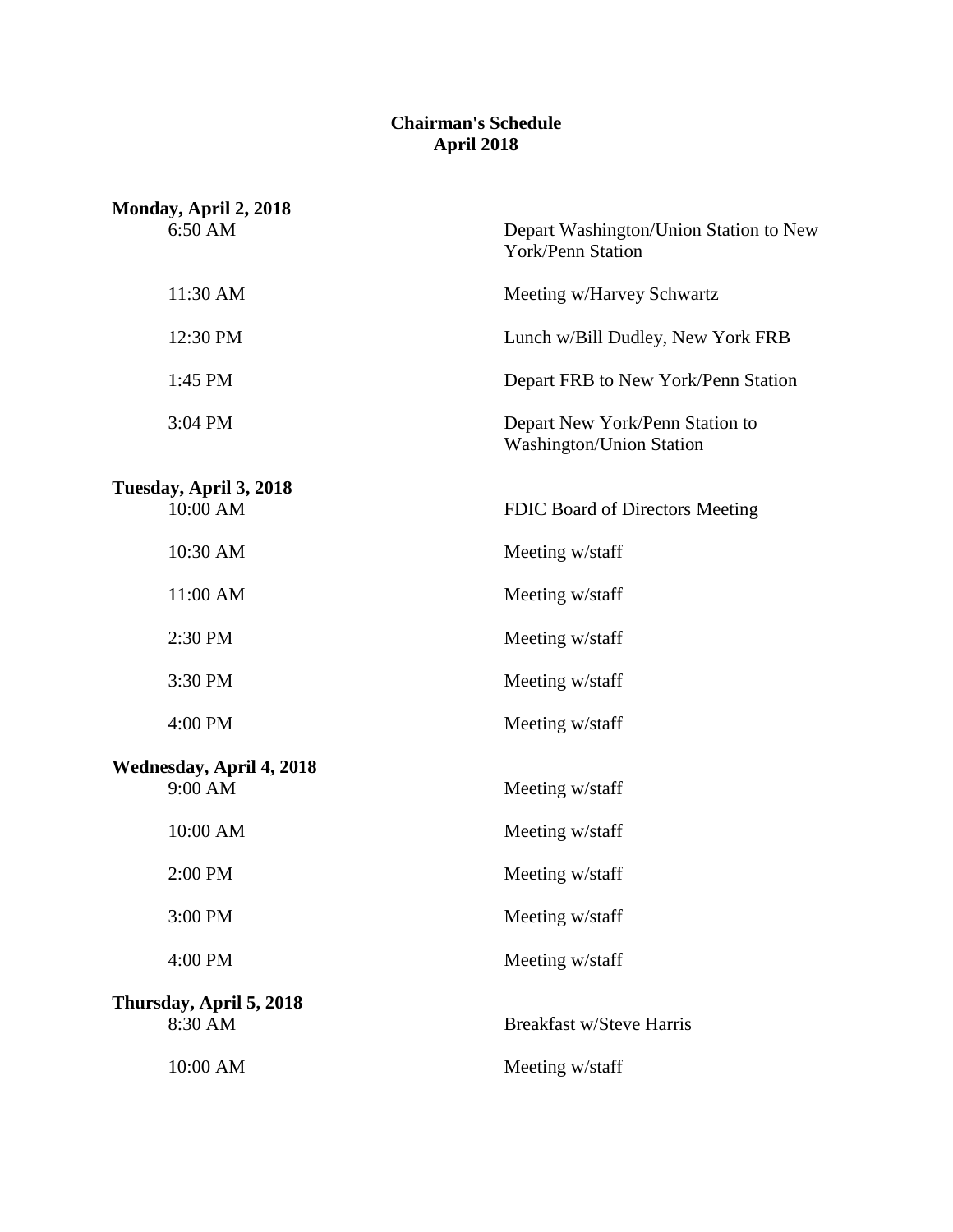| 11:00 AM                          | Meeting w/staff                                                           |
|-----------------------------------|---------------------------------------------------------------------------|
| 11:30 AM                          | Meeting w/staff                                                           |
| 2:30 PM                           | Meeting w/staff                                                           |
| 3:30 PM                           | Meeting w/staff                                                           |
| 4:00 PM                           | Meeting w/staff                                                           |
| Friday, April 6, 2018<br>9:00 AM  | Meeting w/staff                                                           |
| 9:30 AM                           | Meeting w/staff                                                           |
| 10:30 AM                          | Meeting w/staff                                                           |
| 11:00 AM                          | Meeting w/staff                                                           |
| 1:00 PM                           | Meeting w/staff                                                           |
| 2:00 PM                           | Meeting w/staff                                                           |
| 3:00 PM                           | Meeting w/staff                                                           |
| 3:30 PM                           | Phone call w/Randal Quarles, Vice<br>Chairman, FRB                        |
| Monday, April 9, 2018<br>10:30 AM | Meeting w/Jeff Bryson, Interim President &<br>CEO - NeighborWorks America |
| 11:30 AM                          | Meeting w/staff                                                           |
| 1:00 PM                           | Meeting w/staff                                                           |
| 2:30 PM                           | Meeting w/staff                                                           |
| 3:30 PM                           | Meeting w/staff                                                           |
| 4:00 PM                           | Meeting w/staff                                                           |
| 4:30 PM                           | Meeting w/staff                                                           |
| 5:00 PM                           | Meeting w/staff                                                           |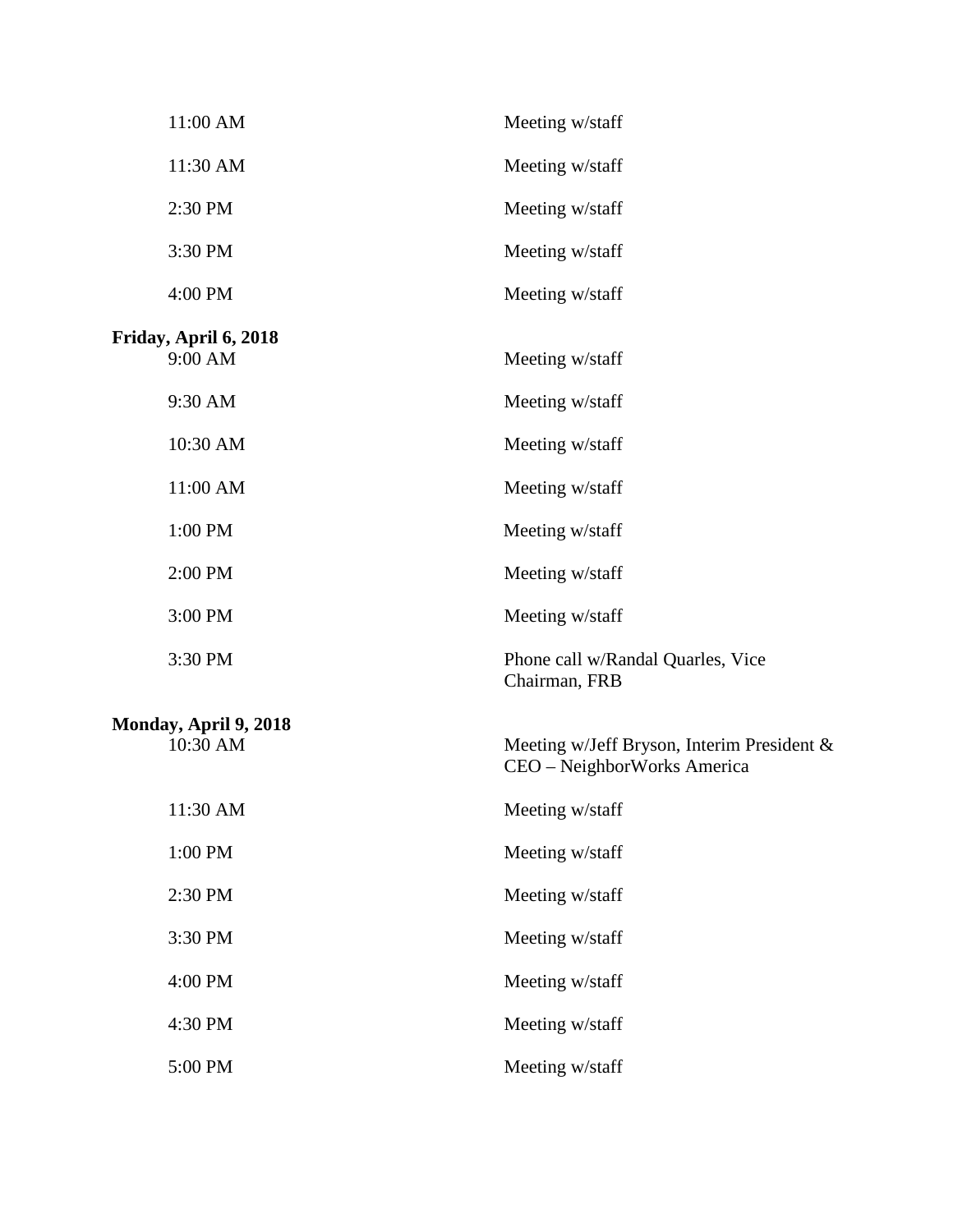| Tuesday, April 10, 2018   |                                                        |
|---------------------------|--------------------------------------------------------|
| 8:30 AM                   | Meeting w/staff                                        |
| 9:00 AM                   | Meeting w/staff                                        |
| 10:30 AM                  | Meeting w/staff                                        |
| 11:00 AM                  | Meeting w/staff                                        |
| 12:00 PM                  | Lunch w/Bimal Patel, US Treasury                       |
| 1:30 PM                   | Meeting w/staff                                        |
| 3:00 PM                   | Meeting w/staff                                        |
| 4:00 PM                   | Meeting w/staff                                        |
| Wednesday, April 11, 2018 |                                                        |
| 9:00 AM                   | Meeting w/staff                                        |
| 10:00 AM                  | Meeting w/staff                                        |
| 11:00 AM                  | Meeting w/staff                                        |
| 12:00 PM                  | Phone call w/Lael Brainard, Governor, FRB              |
| 12:15 PM                  | Lunch w/Harrel Pettway                                 |
| 2:00 PM                   | NeighborWorks America Board of Directors<br>Meeting    |
| 4:00 PM                   | FRB & OCC NPR                                          |
| 5:00 PM                   | Interagency phone call w/FRB and OCC                   |
| 6:00 PM                   | Remarks Corporate Employee Program<br>(CEP) candidates |
| Thursday, April 12, 2018  |                                                        |
| 9:00 AM                   | Meeting w/staff                                        |
| 10:00 AM                  | Meeting w/staff                                        |
| 11:00 AM                  | Meeting w/staff                                        |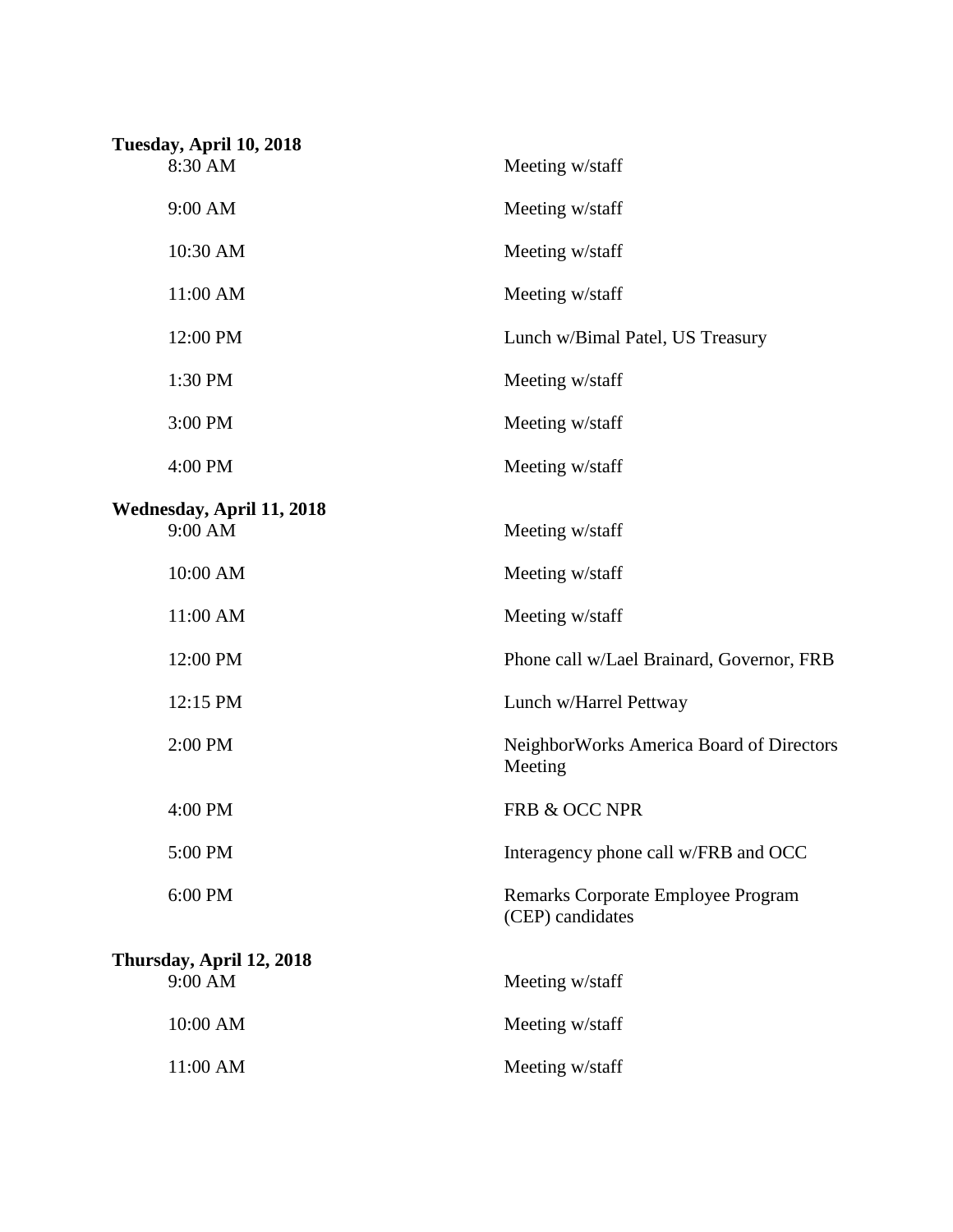| 12:00 PM                          | Meeting w/staff                                                                          |
|-----------------------------------|------------------------------------------------------------------------------------------|
| 1:00 PM                           | Meeting w/staff                                                                          |
| 2:30 PM                           | Meeting w/staff                                                                          |
| 4:30 PM                           | <b>Financial Stability Oversight Council</b><br>(FSOC) Principal's Meeting – US Treasury |
| Friday, April 13, 2018<br>8:00 AM | Breakfast w/Tom Curry, former<br>Comptroller, OCC and FDIC Board member                  |
| 9:30 AM                           | Meeting w/staff                                                                          |
| 10:30 AM                          | Meeting w/staff                                                                          |
| 11:00 AM                          | Meeting w/staff                                                                          |
| 12:00 PM                          | Lunch w/Jeremiah Norton, Former FDIC<br><b>Board Member</b>                              |
| 2:00 PM                           | Meeting w/staff                                                                          |
| 3:00 PM                           | Meeting w/staff                                                                          |
| Monday, April 16, 2018<br>9:30 AM | Interagency phone call w/OCC and FRB                                                     |
| 11:00 AM                          | Meeting w/staff                                                                          |
| 12:00 PM                          | Meeting w/staff                                                                          |
| 1:00 PM                           | Meeting w/staff                                                                          |
| 1:30 PM                           | Meeting w/staff                                                                          |
| 2:00 PM                           | Meeting w/staff                                                                          |
| 2:30 PM                           | Meeting w/staff                                                                          |
| 3:30 PM                           | Meeting w/staff                                                                          |
| 4:00 PM                           | Meeting w/staff                                                                          |
| 5:00 PM                           | Meeting w/staff                                                                          |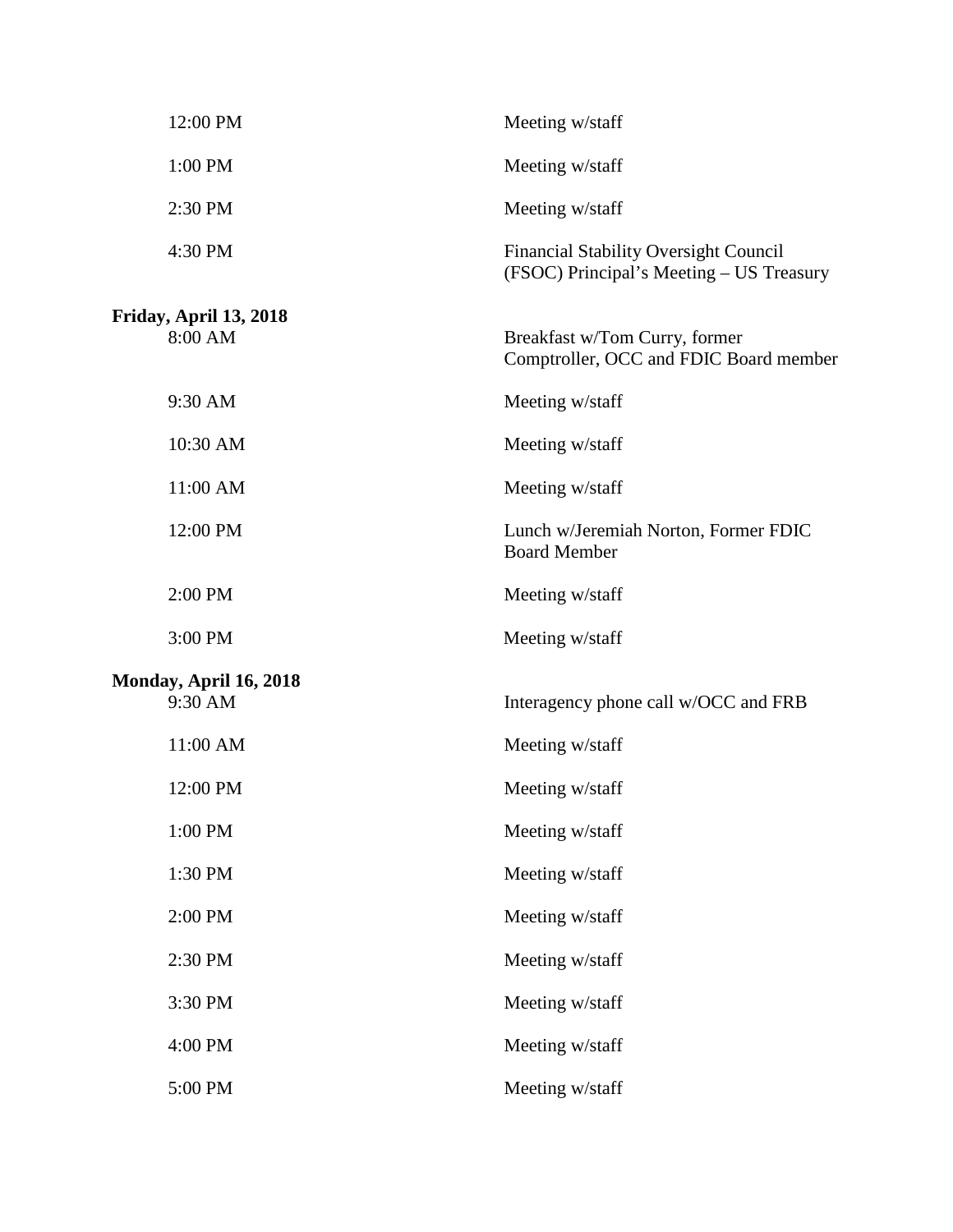| Tuesday, April 17, 2018<br>8:30 AM   | Meeting w/staff                                                               |
|--------------------------------------|-------------------------------------------------------------------------------|
| 9:00 AM                              | Phone call w/Tony Reardon, National<br><b>Treasury Employees Union (NTEU)</b> |
| 10:00 AM                             | FDIC Board of Directors Meeting                                               |
| 12:00 PM                             | Lunch w/FDIC Vice Chairman Hoenig                                             |
| 1:30 PM                              | Meeting w/staff                                                               |
| 2:30 PM                              | Meeting w/staff                                                               |
| 3:00 PM                              | Meeting w/staff                                                               |
| 3:30 PM                              | Meeting w/staff                                                               |
| 4:30 PM                              | Meeting w/staff                                                               |
| 5:30 PM                              | Retirement Event for Camden Fine, ICBA                                        |
| Wednesday, April 18, 2018<br>8:30 AM | Remarks: Legal Litigation and Resolution<br><b>Branch Conference</b>          |
| 11:00 AM                             | Meeting w/staff                                                               |
| 12:00 PM                             | Meeting w/staff                                                               |
| 12:30 PM                             | Meeting w/Axel Weber, Chairman, UBS                                           |
| 1:30 PM                              | Meeting w/staff                                                               |
| 3:00 PM                              | Meeting w/staff                                                               |
| 5:30 PM                              | Principals Level Meeting w/ Bank of<br>England, FRB, CFTC                     |
| 7:30 PM                              | Dinner w/Sir John Cunliffe and Elke Konig                                     |
| Thursday, April 19, 2018<br>8:00 AM  | Breakfast w/Bill Coen, Bank for<br><b>International Settlements</b>           |
| 10:00 AM                             | Meeting w/staff                                                               |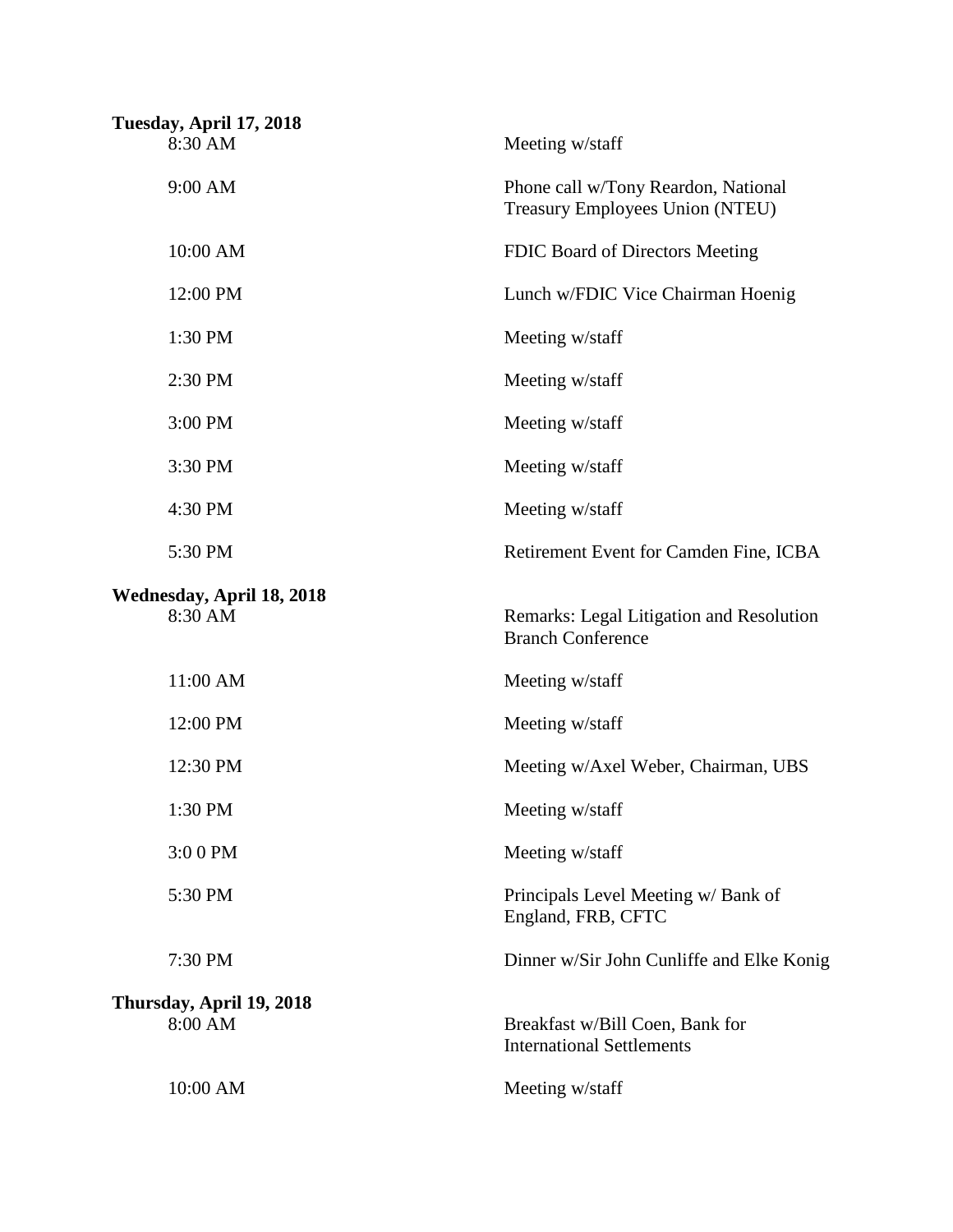| 11:00 AM<br>12:30 PM              | Meeting w/staff<br><b>Treasury Regulatory Roundtable</b>                                               |
|-----------------------------------|--------------------------------------------------------------------------------------------------------|
| 3:00 PM                           | Trilateral Principal's Level Exercise (TPLE)<br><b>Work Program</b>                                    |
| 5:00 PM                           | <b>Informal Regulatory Group and Dinner</b>                                                            |
| Friday, April 20, 2018<br>7:30 AM | Breakfast w/ Elke Konig, Sir John Cunliffe,<br>Bank of England and Chairman Elect Jelena<br>McWilliams |
| 11:30 AM                          | Meeting w/Mario Draghi, IMF – ECB<br><b>Representative Office</b>                                      |
| 12:15 PM                          | Lunch w/UK and US Financial Regulators -<br><b>British Embassy</b>                                     |
| 2:30 PM                           | Meeting w/staff                                                                                        |
| 3:00 PM                           | Meeting w/staff                                                                                        |
| 4:00 PM                           | Meeting w/staff                                                                                        |
| 4:30 PM                           | Meeting w/staff                                                                                        |
| Monday, April 23, 2018<br>8:15 AM | <b>Breakfast w/Steve Harris</b>                                                                        |
| 10:30 AM                          | Meeting w/Hartwig Loger, Austrian<br><b>Minister of Finance</b>                                        |
| 11:30 AM                          | Meeting w/staff                                                                                        |
| 12:30 PM                          | Meeting w/staff                                                                                        |
| 1:00 PM                           | Meeting w/staff                                                                                        |
| 2:00 PM                           | Host Georgia Bankers Association Visit                                                                 |
| 3:00 PM                           | Meeting w/staff                                                                                        |
| 3:30 PM                           | Meeting w/staff                                                                                        |
| 4:00 PM                           | Meeting w/staff                                                                                        |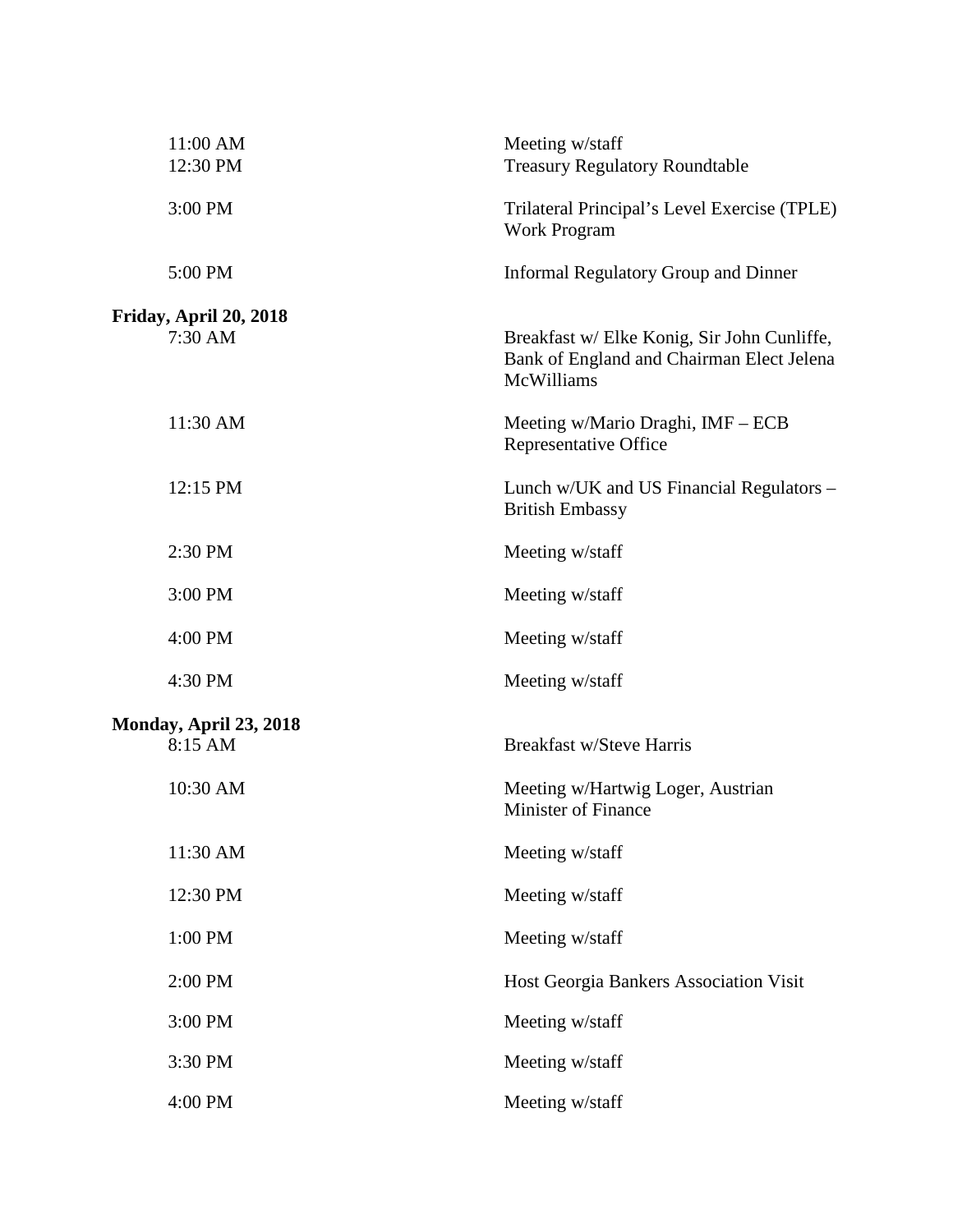| Tuesday, April 24, 2018<br>12:00 PM | Lunch w/Jay Clayton, Chairman SEC                                                                                |
|-------------------------------------|------------------------------------------------------------------------------------------------------------------|
| 2:00 PM                             | Meeting w/staff                                                                                                  |
| 3:00 PM                             | Phone call w/Lael Brainard, Governor, FRB                                                                        |
| 3:30 PM                             | Meeting w/staff                                                                                                  |
| 4:00 PM                             | Meeting w/staff                                                                                                  |
| 4:30 PM                             | Meeting w/staff                                                                                                  |
| 5:00 PM                             | Interagency phone call w/OCC and FRB                                                                             |
| Wednesday, April 25, 2018           |                                                                                                                  |
| 9:00 AM                             | Meeting w/staff                                                                                                  |
| 10:00 AM                            | Meeting w/staff                                                                                                  |
| 10:30 AM                            | Meeting w/staff                                                                                                  |
| 11:00 AM                            | Meeting w/Kenichi Iho, President, NIKKIN;<br>And Nao Kawai, General Manager, The<br>Japan Financial News Co, Ltd |
| 12:30 PM                            | Lunch w/Dan Tarullo, Governor, FRB                                                                               |
| 2:00 PM                             | Meeting w/staff                                                                                                  |
| 2:30 PM                             | Meeting w/staff                                                                                                  |
| 3:00 PM                             | Meeting w/staff                                                                                                  |
| 3:30 PM                             | Meeting w/staff                                                                                                  |
| 4:00 PM                             | Meeting w/staff                                                                                                  |
| 5:00 PM                             | Phone call w/Zack Rosenblum, Counsel on<br>Banking, Housing and Urban Affairs -<br><b>Senator Schumer</b>        |
| Thursday April 26, 2018<br>8:00 AM  | Breakfast w/Conference of State Bank<br>Supervisors (CSBS) New Commissioner                                      |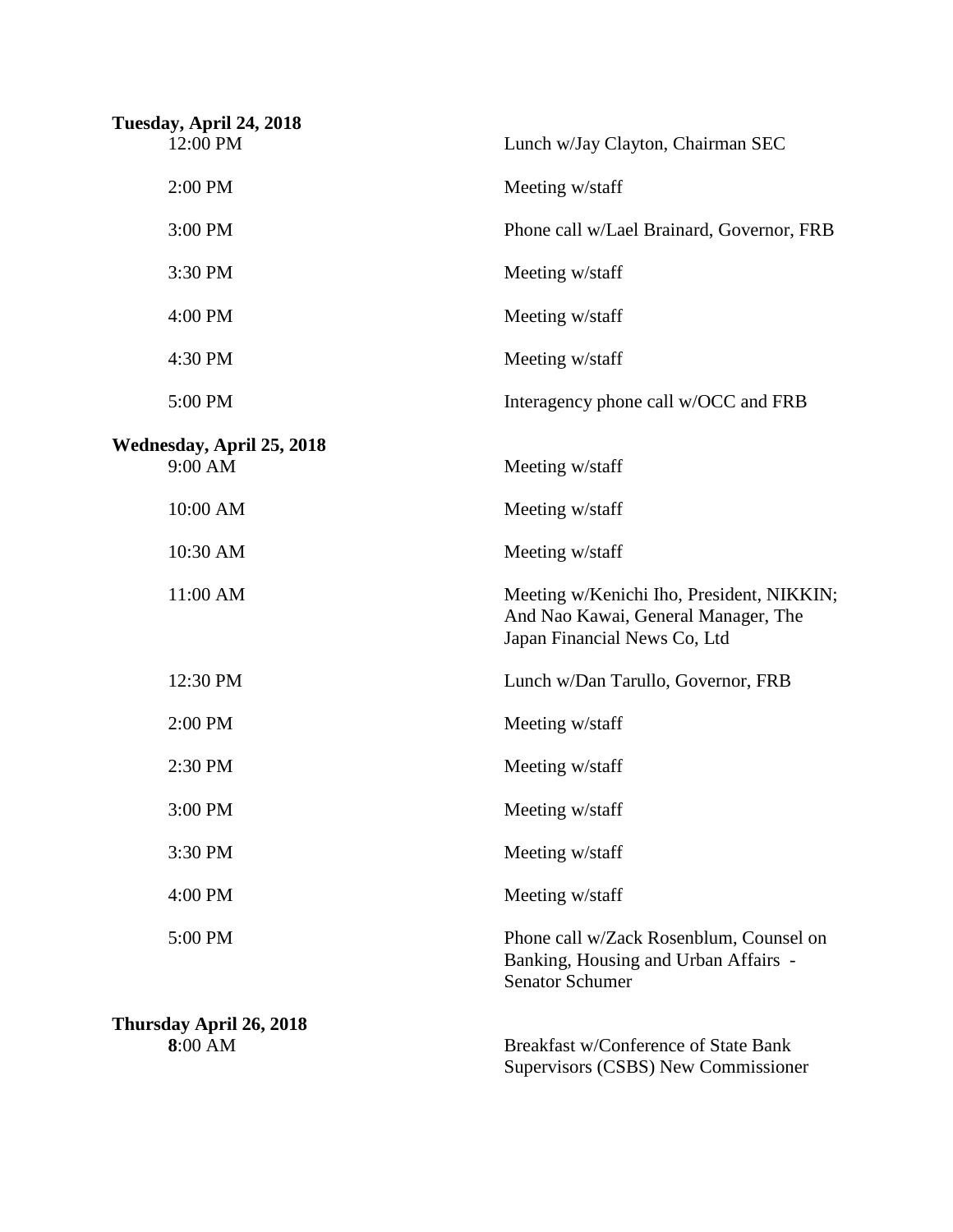| 10:00 AM               | Phone call w/Julie Dickson                                                                  |
|------------------------|---------------------------------------------------------------------------------------------|
| 10:30 AM               | Meeting w/staff                                                                             |
| 11:00 AM               | Phone call w/Stefan Walter                                                                  |
| 11:30 AM               | Meeting w/staff                                                                             |
| 1:00 PM                | Tentative Tape of Chairman's Video                                                          |
| 2:00 PM                | Phone call w/Randal Quarles, Vice<br>Chairman, FRB                                          |
| 3:00 PM                | Meeting w/staff                                                                             |
| 3:30 PM                | Meeting w/staff                                                                             |
| 4:00 PM                | Photo w/"Take Your Children to Work Day"                                                    |
| 4:30 PM                | Meeting w/Joseph Otting, Comptroller,<br>OCC                                                |
| Friday, April 27, 2018 |                                                                                             |
| 9:30 AM                | Meeting w/Jonathan Davidson                                                                 |
| 10:30 AM               | Meeting w/staff                                                                             |
| 11:30 AM               | Meeting w/staff                                                                             |
| 1:00 PM                | Meeting w/staff                                                                             |
| 2:00 PM                | Meeting w/Joseph Otting, Comptroller,<br><b>OCC</b>                                         |
| 4:00 PM                | Meeting w/staff                                                                             |
| Monday, April 30, 2018 |                                                                                             |
| 7:30 AM                | Phone call w/Elke Konig, Bank of England                                                    |
| 10:00 AM               | Meeting w/staff                                                                             |
| 11:00 AM               | Phone call w/Interagency Principals                                                         |
| 11:30 AM               | Phone call w/Daniele Nouy, Chair of the<br>Supervisor Board, European Central Bank<br>(ECB) |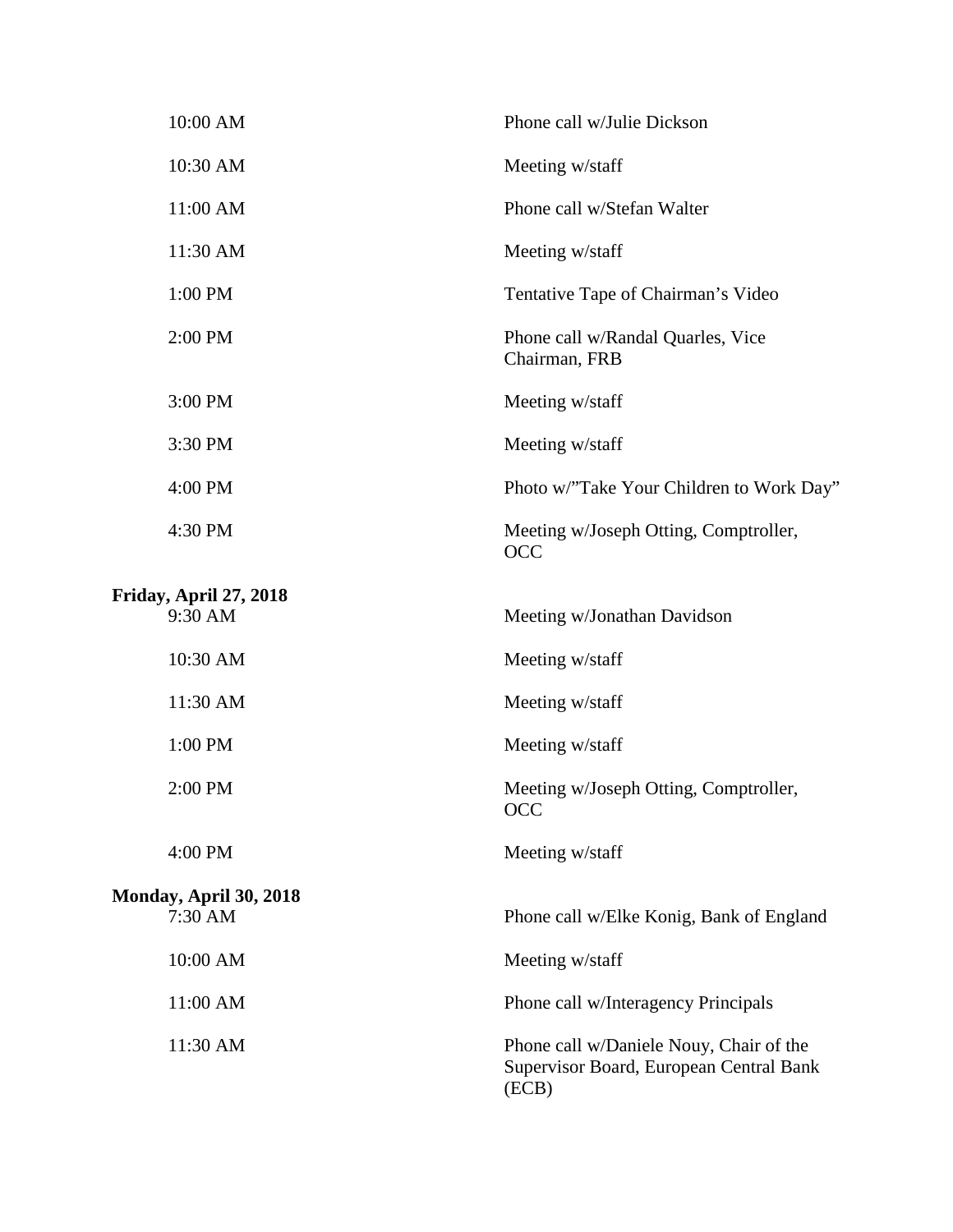| 12:00 PM | Meeting w/staff                                       |
|----------|-------------------------------------------------------|
| 12:30 PM | Meeting w/staff                                       |
| 1:00 PM  | Meeting w/staff                                       |
| 2:00 PM  | Interagency Principals $(+1)$ Meeting – OCC<br>Office |
| 3:30 PM  | Meeting w/staff                                       |
| 4:15 PM  | Phone call w/Jay Powell, Chairman, FRB                |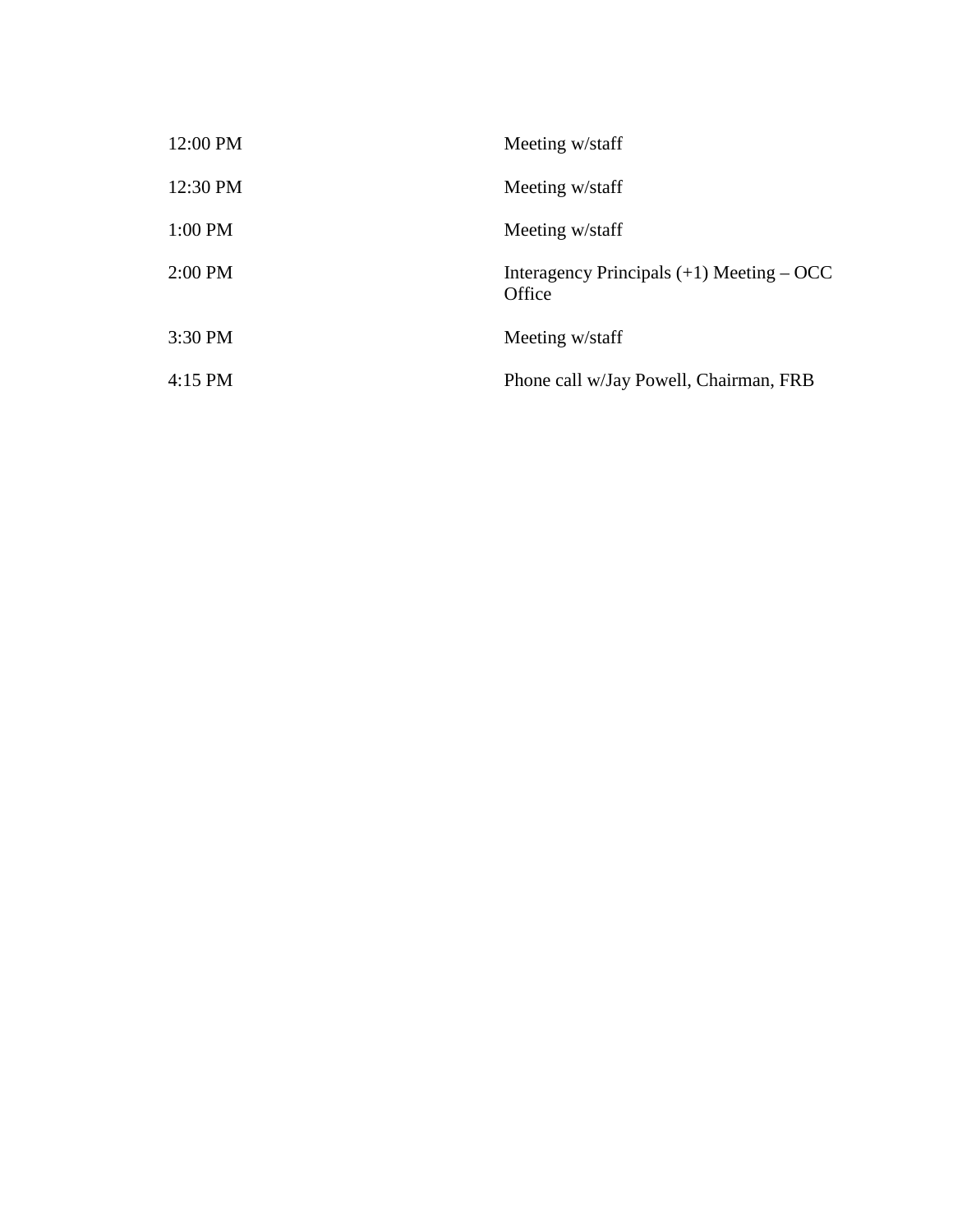## **Chairman's Schedule May 2018**

| <b>Tuesday, May 1, 2018</b>       |                                                                    |  |
|-----------------------------------|--------------------------------------------------------------------|--|
| 10:00 AM                          | Meeting w/staff                                                    |  |
| 11:00 AM                          | Meeting w/staff                                                    |  |
| 11:30 AM                          | Meeting w/staff                                                    |  |
| 12:00 PM                          | Meeting w/staff                                                    |  |
| 1:00 PM                           | Meeting w/staff                                                    |  |
| 2:30 PM                           | Meeting w/staff                                                    |  |
| 3:00 PM                           | Meeting w/staff                                                    |  |
| 4:00 PM                           | Interview w/Financial Times Reporter                               |  |
| Wednesday, May 2, 2018<br>9:00 AM | Meeting w/staff                                                    |  |
| 9:30 AM                           | Meeting w/staff                                                    |  |
| 11:00 AM                          | Meeting w/staff                                                    |  |
| 2:00 PM                           | Meeting w/staff                                                    |  |
| 3:30 PM                           | Meeting w/staff                                                    |  |
| 5:00 PM                           | Meeting w/staff                                                    |  |
| Thursday, May 3, 2018             |                                                                    |  |
| 8:00 AM                           | Breakfast meeting w/Paul Saltzman,<br>Duetsche Bank                |  |
| 10:00 AM                          | Conference call w/NeighborWorks of<br><b>America Board Members</b> |  |
| 11:00 AM                          | Meeting w/staff                                                    |  |
| 11:30 AM                          | Meeting w/staff                                                    |  |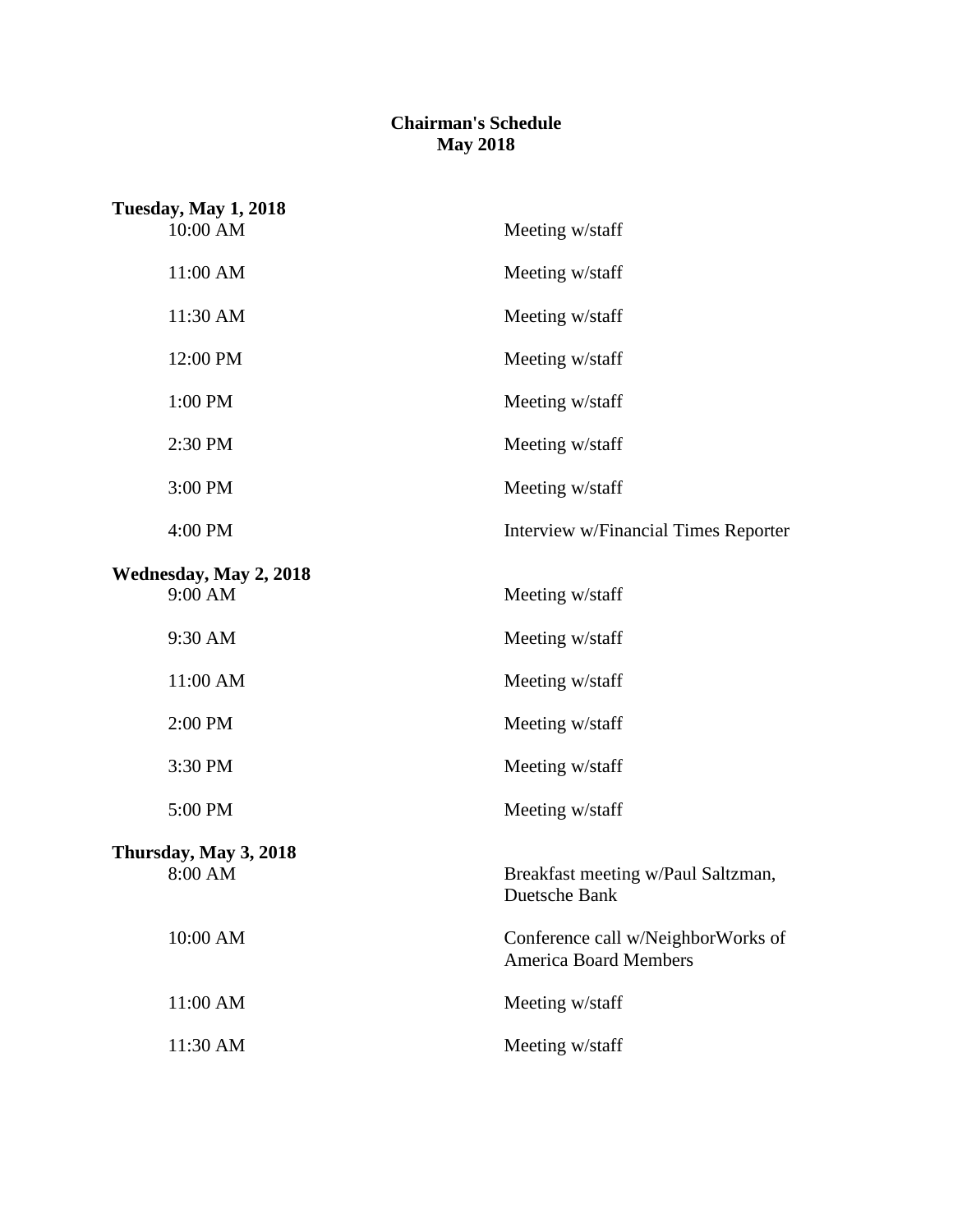| 12:00 PM                               | Lunch w/Ellen Lazar, former FDIC Senior<br>Advisor                                              |
|----------------------------------------|-------------------------------------------------------------------------------------------------|
| 1:30 PM                                | Phone call w/Christopher Giancarlo,<br>Chairman, Commidity Futures Trading<br>Commission        |
| 3:00 PM                                | Meeting w/staff                                                                                 |
| 3:30 PM                                | Meeting w/staff                                                                                 |
| 4:30 PM                                | Meeting w/staff                                                                                 |
| 5:00 PM                                | Phone call w/Mark McWatters, Chairman,<br><b>National Credit Union Administration</b><br>(NCUA) |
| <b>Friday, May 4, 2018</b>             |                                                                                                 |
| 7:30 AM                                | Breakfast w/Bill Isaac, former FDIC<br>Chairman                                                 |
| 9:00 AM                                | Meeting w/staff                                                                                 |
| 10:00 AM                               | Meeting w/staff                                                                                 |
| 10:30 AM                               | Meeting w/staff                                                                                 |
| 11:00 AM                               | Meeting w/staff                                                                                 |
| 11:30 AM                               | Meeting w/staff                                                                                 |
| 12:00 PM                               | Lunch w/Bobby Gaurav                                                                            |
| 1:30 PM                                | Meeting w/staff                                                                                 |
| 2:00 PM                                | Meeting w/staff                                                                                 |
| 2:30 PM                                | Meeting w/staff                                                                                 |
| 3:00 PM                                | Meeting w/staff                                                                                 |
| <b>Monday, May 7, 2018</b><br>10:00 AM | Phone call w/Lael Brainard, Governor, FRB                                                       |
| 10:30 AM                               | Meeting w/staff                                                                                 |
|                                        |                                                                                                 |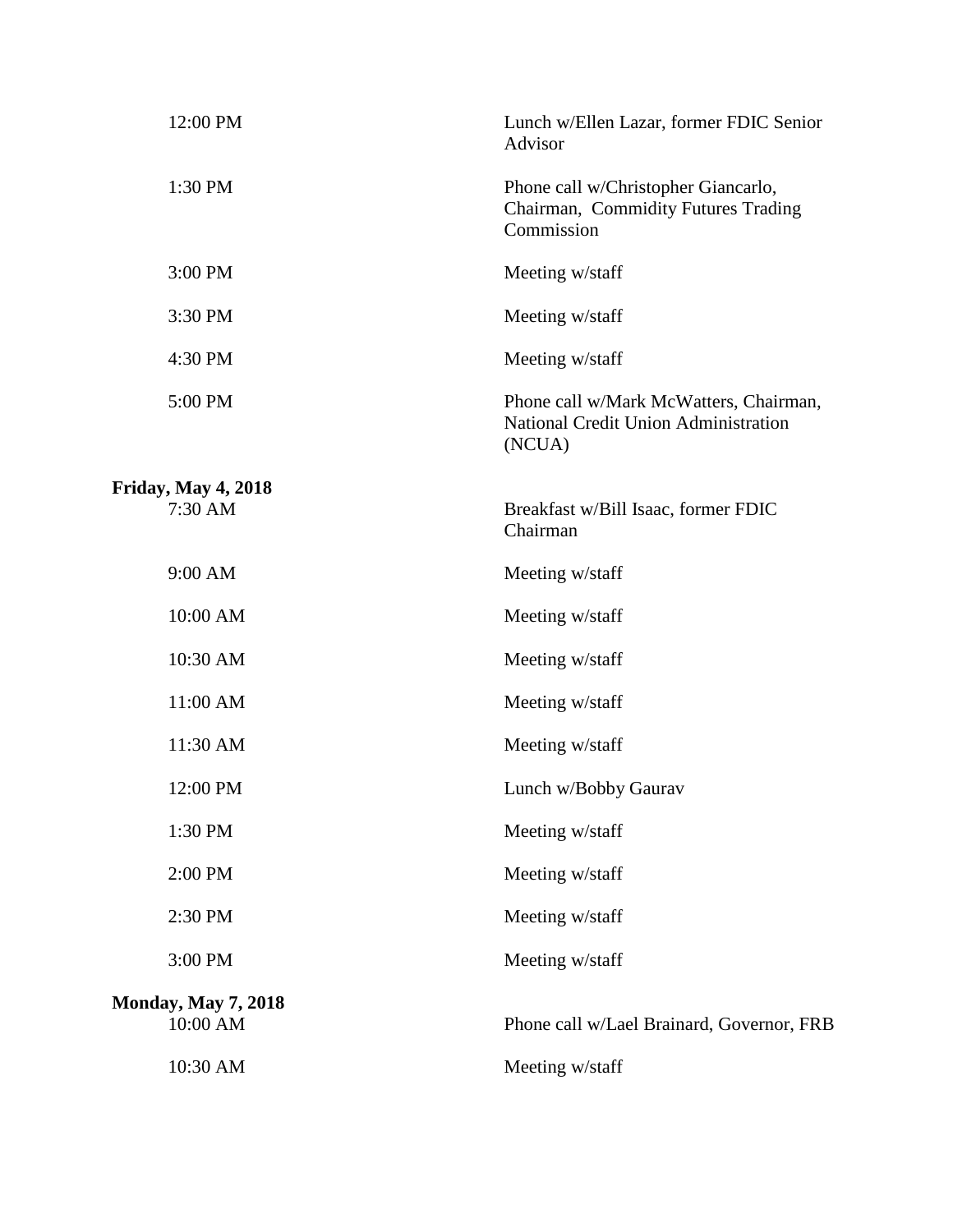| 12:00 PM                                | Meeting w/staff                                           |
|-----------------------------------------|-----------------------------------------------------------|
| 4:30 PM                                 | Meeting w/staff                                           |
| <b>Tuesday, May 8, 2018</b><br>10:30 AM | Meeting w/staff                                           |
| 11:30 AM                                | Meeting w/staff                                           |
| 12:00 PM                                | Lunch w/Chuck Muckenfuss, Gibson, Dunn<br>& Crutchen, LLP |
| 1:00 PM                                 | Meeting w/staff                                           |
| 1:30 PM                                 | Meeting w/staff                                           |
| 2:30 PM                                 | Meeting w/staff                                           |
| 4:00 PM                                 | Meeting w/Joseph Otting, Comptroller,<br><b>OCC</b>       |
| 5:15 PM                                 | Phone call w/Steve Harris                                 |
| Wednesday, May 9, 2018<br>10:00 AM      | Meeting w/staff                                           |
| 11:00 AM                                | Meeting w/staff                                           |
| 12:00 PM                                | Interagency Lunch w/OCC and FRB                           |
| 1:30 PM                                 | Meeting w/Randal Quarles, Vice Chairman,<br><b>FRB</b>    |
| 2:00 PM                                 | Meeting w/staff                                           |
| 3:00 PM                                 | Meeting w/staff                                           |
| 3:30 PM                                 | Meeting w/staff                                           |
| Thursday, May 10, 2018<br>10:00 AM      | Meeting w/staff                                           |
| 1:00 PM                                 | Phone call w/Sir Jon Cunliffe, Bank of<br>England         |
| 1:30 PM                                 | Meeting w/staff                                           |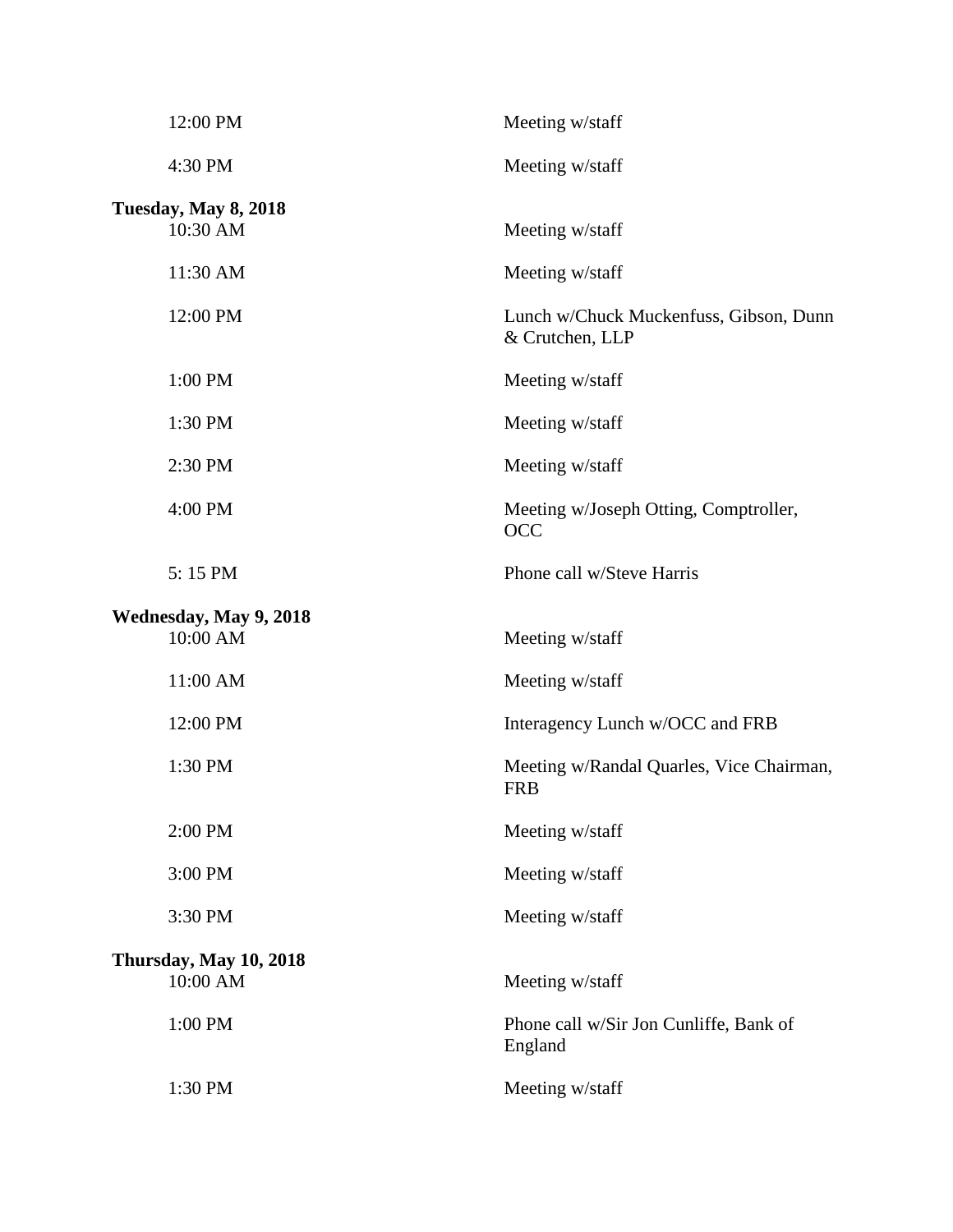| 2:30 PM                                 | Meeting w/staff                                                                |
|-----------------------------------------|--------------------------------------------------------------------------------|
| 4:00 PM                                 | Meeting w/staff                                                                |
| 4:30 PM                                 | Phone call w/Jay Clayton, Chairman, SEC                                        |
| <b>Friday, May 11, 2018</b><br>10:00 AM | Meeting w/staff                                                                |
| 11:00 AM                                | Meeting w/staff                                                                |
| 12:00 PM                                | Meeting w/staff                                                                |
| 1:30 PM                                 | Meeting w/staff                                                                |
| 2:30 PM                                 | Meeting w/staff                                                                |
| 3:40 PM                                 | Phone call w/Jay Clayton, Chairman, SEC                                        |
| 4:00 PM                                 | Meeting w/staff                                                                |
| <b>Monday, May 14, 2018</b><br>11:00 AM | Meeting w/staff                                                                |
| 1:00 PM                                 | Meeting w/staff                                                                |
| 2:00 PM                                 | Meeting w/staff                                                                |
| 3:30 PM                                 | Meeting w/staff                                                                |
| 4:00 PM                                 | Meeting w/staff                                                                |
| <b>Tuesday, May 15, 2018</b><br>8:00 AM | Breakfast w/John Ryan, Conference of State<br><b>Bank Supervisors (CSBS)</b>   |
| 9:30 AM                                 | Meeting w/staff                                                                |
| 10:30 AM                                | Meeting w/staff                                                                |
| 12:30 PM                                | Meeting w/Tennessee Bankers Association,<br>Capitol Hill Club - Washington, DC |
| 3:00 PM                                 | Phone call w/OCC & FRB                                                         |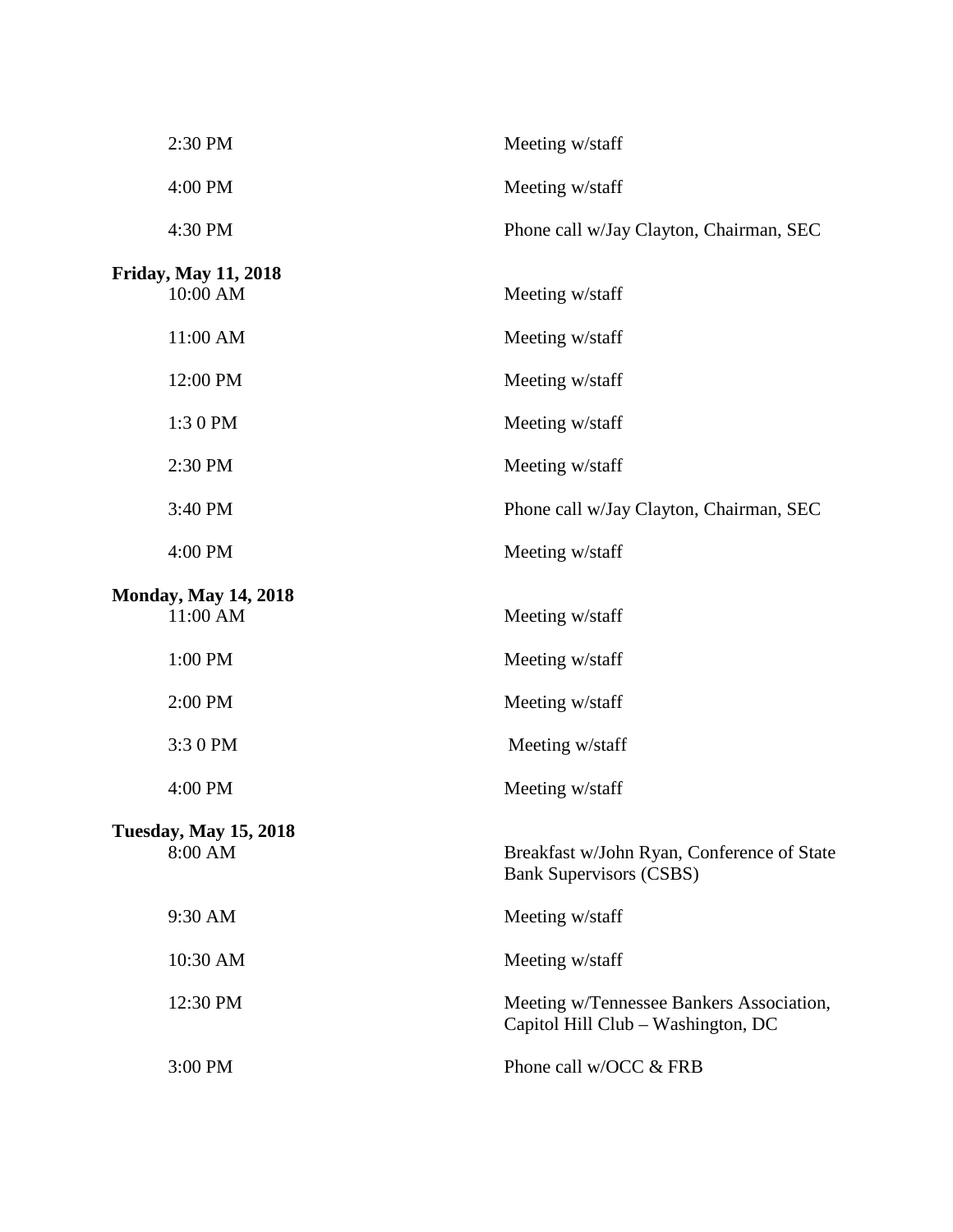| 3:30 PM                                  | Meeting w/staff                                                                         |
|------------------------------------------|-----------------------------------------------------------------------------------------|
| 4:30 PM                                  | Meeting w/Kara Stein, Commissioner, SEC                                                 |
|                                          |                                                                                         |
| Wednesday, May 16, 2018                  |                                                                                         |
| 8:00 AM                                  | <b>Breakfast w/Steve Harris</b>                                                         |
| 9:00 AM                                  | Phone call w/Tony Reardon, National<br>Treasury Employees Union (NTEU)                  |
| 10:00 AM                                 | FDIC Board of Directors Meeting                                                         |
| 12:00 PM                                 | Lunch w/former FDIC Vice Chairman<br>Hoenig                                             |
| 1:30 PM                                  | Meeting w/staff                                                                         |
| 2:30 PM                                  | Meeting w/staff                                                                         |
| 3:00 PM                                  | Meeting w/staff                                                                         |
| 3:30 PM                                  | Meeting w/staff                                                                         |
| 4:30 PM                                  | Meeting w/staff                                                                         |
| 5:30 PM                                  | Retirement Event for Camden Fine,<br>Independent Community Bankers of<br>America (ICBA) |
| <b>Thursday, May 17, 2018</b><br>9:00 AM | Meeting w/staff                                                                         |
| 11:30 AM                                 | Meeting w/staff                                                                         |
| 1:30 PM                                  | Meeting w/staff                                                                         |
| 2:00 PM                                  | Meeting w/staff                                                                         |
| 3:00 PM                                  | Meeting w/staff                                                                         |

3:30 PM Phone call w/Lael Brainard, Governor, FRB

5:30 PM 100 Women in Finance Event; Michael Best

Strategies Company - Washington, DC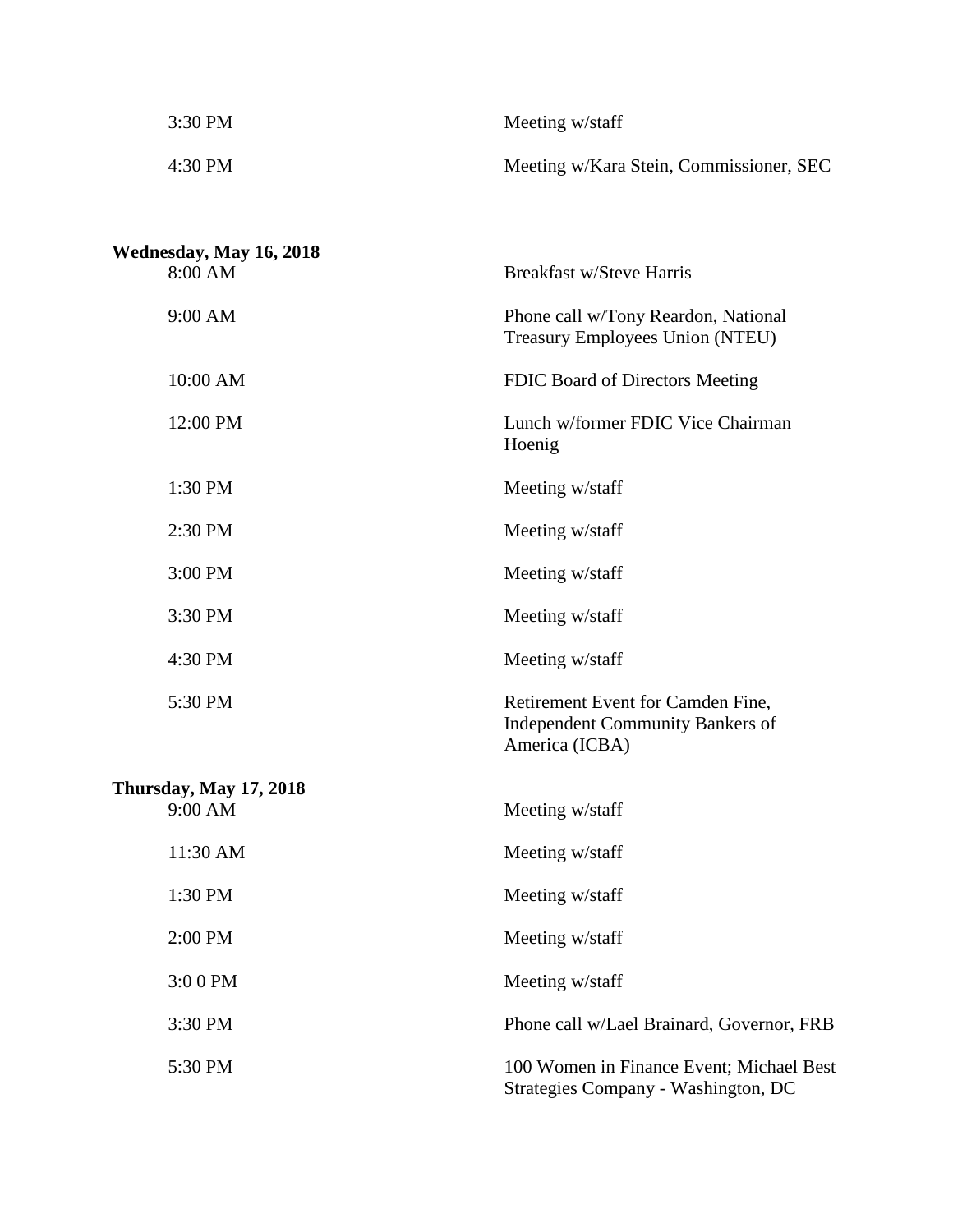| <b>Friday, May 18, 2018</b>  |                                                                                             |
|------------------------------|---------------------------------------------------------------------------------------------|
| 9:00 AM                      | Meeting w/staff                                                                             |
| 10:00 AM                     | Meeting w/staff                                                                             |
| 12:00 PM                     | Lunch w/Mark Wetjen, Commissioner,<br><b>Commodity Futures Trading Commission</b><br>(CFTC) |
| 2:00 PM                      | Meeting w/staff                                                                             |
| 3:00 PM                      | Meeting w/staff                                                                             |
| <b>Monday, May 21, 2018</b>  |                                                                                             |
| 8:00 AM                      | Meeting w/staff                                                                             |
| 10:00 AM                     | Meeting w/staff                                                                             |
| 10:30 AM                     | Meeting w/staff                                                                             |
| 11:30 AM                     | Meeting w/staff                                                                             |
| 12:00 PM                     | <b>Host Kentucky Bankers Association</b><br>Meeting                                         |
| 1:00 PM                      | Meeting w/staff                                                                             |
| 2:30 PM                      | Tape Chairman's Video                                                                       |
| 3:30 PM                      | Meeting w/staff                                                                             |
| 5:00 PM                      | Meeting w/Senator Sherrod Brown                                                             |
| <b>Tuesday, May 22, 2018</b> |                                                                                             |
| 8:30 AM                      | Meeting w/staff                                                                             |
| 10:30 AM                     | Meeting w/staff                                                                             |
| 11:00 AM                     | Meeting w/staff                                                                             |
| 11:30 AM                     | Meeting w/staff                                                                             |
| 12:00 PM                     | Lunch w/Jonah Crane, Financial Stability<br>Oversight Council (FSOC)                        |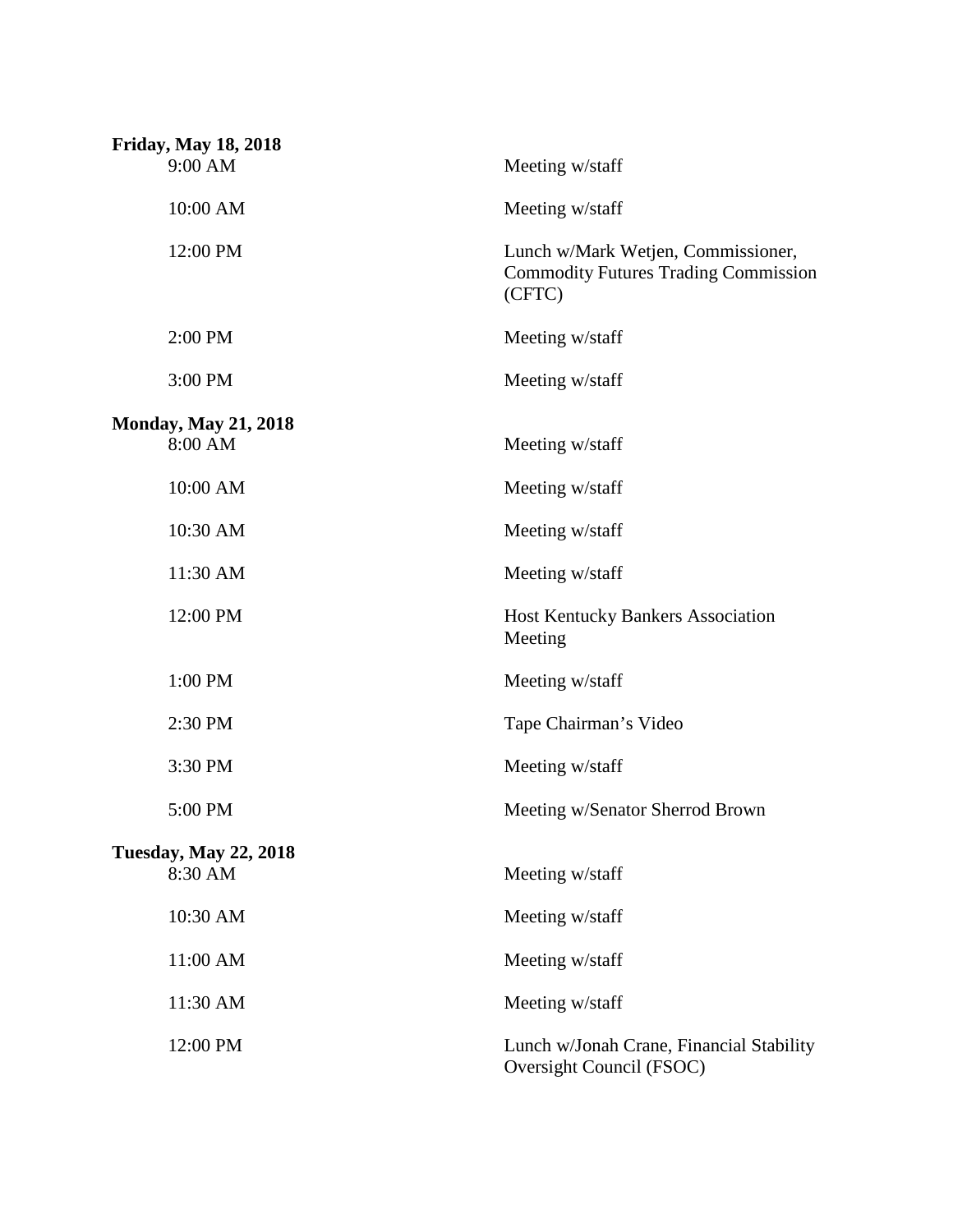| 1:30 PM                               | Meeting w/staff                                                              |
|---------------------------------------|------------------------------------------------------------------------------|
| 3:00 PM                               | Meeting w/staff                                                              |
| 5:00 PM                               | Phone call w/Steve Harris                                                    |
| Wednesday, May 23, 2018<br>9:00 AM    | Record Federal Emlpoyee Viewpoint Survey<br>(FEVS) Message                   |
| 11:00 AM                              | Meeting w/staff                                                              |
| 11:30 AM                              | Meeting w/staff                                                              |
| 1:00 PM                               | Meeting w/staff                                                              |
| 2:30 PM                               | Meeting w/staff                                                              |
| 3:00 PM                               | Meeting w/staff                                                              |
| 3:30 PM                               | Meeting w/staff                                                              |
| Thursday, May 24, 2018<br>9:00 AM     | Meeting w/staff                                                              |
| 10:00 AM                              | Meeting w/staff                                                              |
| 10:30 AM                              | Meeting w/staff                                                              |
| 11:00 AM                              | Meeting w/staff                                                              |
| 12:30 PM                              | Lunch w/Mark McWatters, Chairman<br>National Credit Union Association (NCUA) |
| 2:30 PM                               | Meeting w/staff                                                              |
| 3:00 PM                               | Meeting w/staff                                                              |
| 4:00 PM                               | Phone call w/Gary Gensler, MIT Sloan<br>School of Management                 |
| 4:30 PM                               | Meeting w/staff                                                              |
| <b>Friday May 25, 2018</b><br>7:50 AM | Depart Washington/Union Station to New<br>York/Penn Station                  |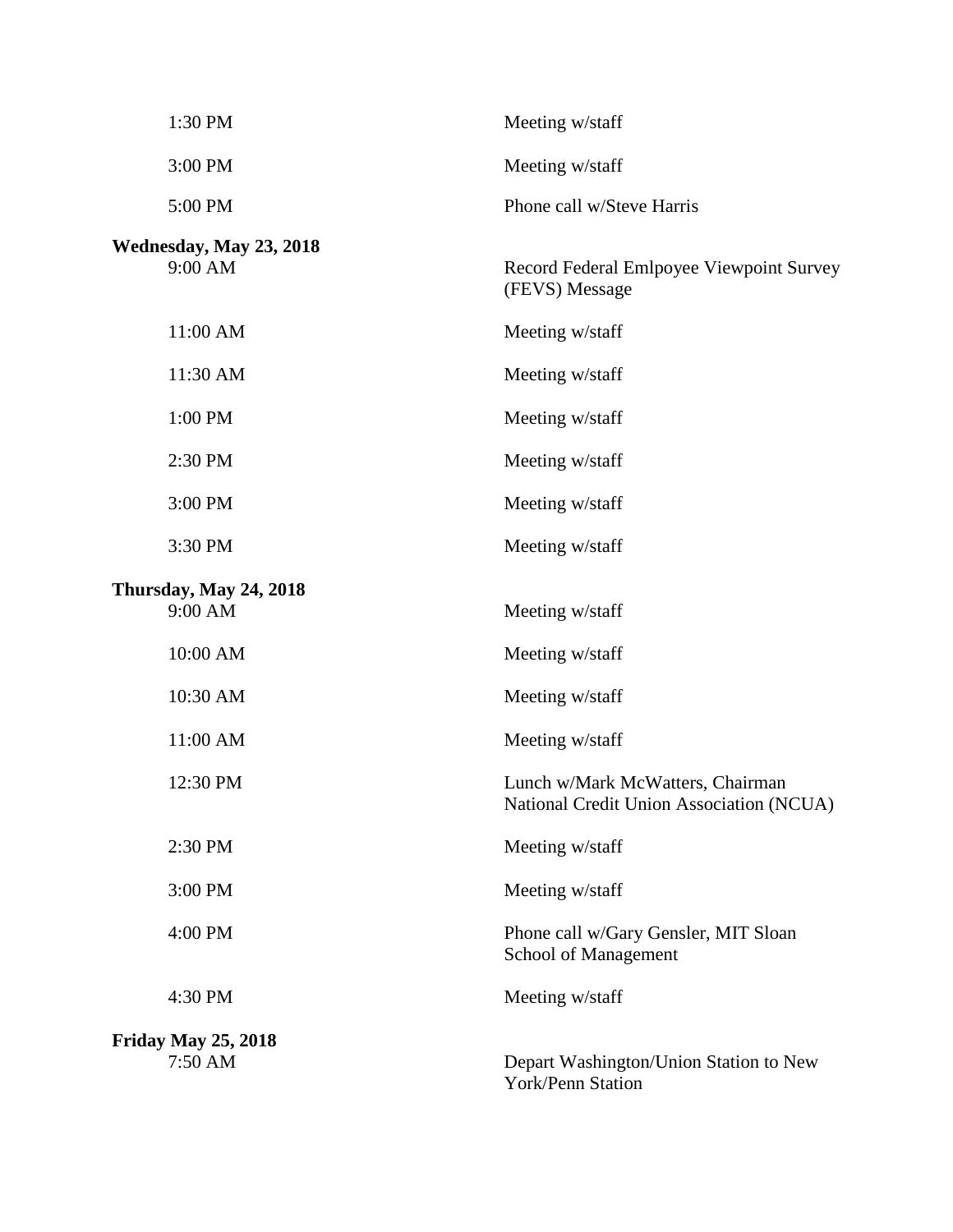| $11:45 \text{ AM}$          | Meeting w/Paul Volcker, Volcker Alliance,<br>New York              |
|-----------------------------|--------------------------------------------------------------------|
| $3:00 \text{ PM}$           | Depart New York/Penn Station to<br><b>Washington/Union Station</b> |
| <b>Monday, May 28, 2018</b> | <b>Federal Holiday – Office Closed</b>                             |

| <b>Tuesday, May 29, 2018</b><br>11:00 AM | Meeting w/staff |
|------------------------------------------|-----------------|
| $2:00$ PM                                | Meeting w/staff |
| 4:30 PM<br>Wednesday, May 30, 2018       | Meeting w/staff |
| 11:00 AM                                 | Meeting w/staff |
| 12:00 PM                                 | Meeting w/staff |
| $2:30$ PM                                | Meeting w/staff |
| 4:00 PM                                  | Meeting w/staff |
| Thursday, May 31, 2018                   |                 |

| 1.00000, 0.000, 0.000<br>$9:00$ AM | Meeting w/staff                       |
|------------------------------------|---------------------------------------|
| 9:30 AM                            | Meeting w/staff                       |
| 11:00 AM                           | Interagency phone call $w/OCC \& FRB$ |
| 11:30 AM                           | Meeting w/staff                       |
| $2:00$ PM                          | FDIC Board of Directors Meeting       |
| 3:30 PM                            | Meeting w/staff                       |
| $4:00$ PM                          | Meeting w/staff                       |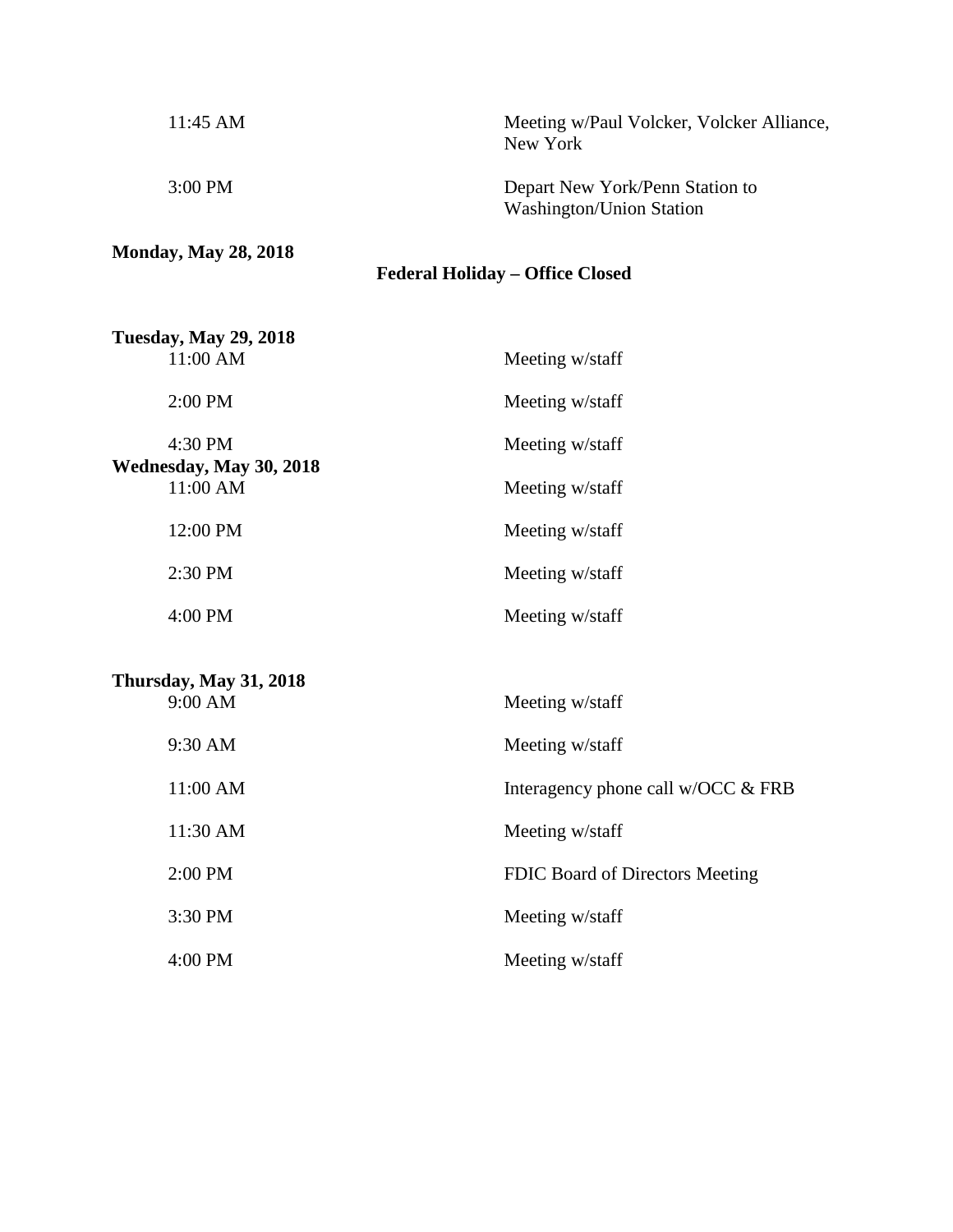### **Chairman's Schedule June 2018**

**Tuesday, June 5, 2018**

#### **2:00 PM**

# **Jelena McWilliams Swearing-in as the FDIC Chairman of the Board of Directors of the Federal Deposit Insurance Corporation**

| Wednesday, June 6, 2018           |                                                       |
|-----------------------------------|-------------------------------------------------------|
| 9:00 AM                           | Meeting w/staff                                       |
| 9:30 AM                           | Meeting w/staff                                       |
| 10:30 AM                          | Meeting w/staff                                       |
| 11:00 AM                          | Meeting w/staff                                       |
| 12:30 PM                          | Meeting w/staff                                       |
| 1:00 PM                           | Meeting w/staff                                       |
| 2:00 PM                           | Meeting w/staff                                       |
| 3:00 PM                           | Meeting w/staff                                       |
| 3:30 PM                           | Meeting w/staff                                       |
| 5:00 PM                           | Meeting w/staff                                       |
| Thursday, June 7, 2018<br>9:00 AM | Meeting w/staff                                       |
|                                   |                                                       |
| 10:00 AM                          | Meeting w/staff                                       |
| 11:00 AM                          | New Hampshire Emerging Leaders<br>(ABA Bankers Visit) |
| 1:00 PM                           | Meeting w/staff                                       |
| 2:00 PM                           | Meeting w/staff                                       |
| 3:00 PM                           | Meeting w/ FDIC Director Gruenberg                    |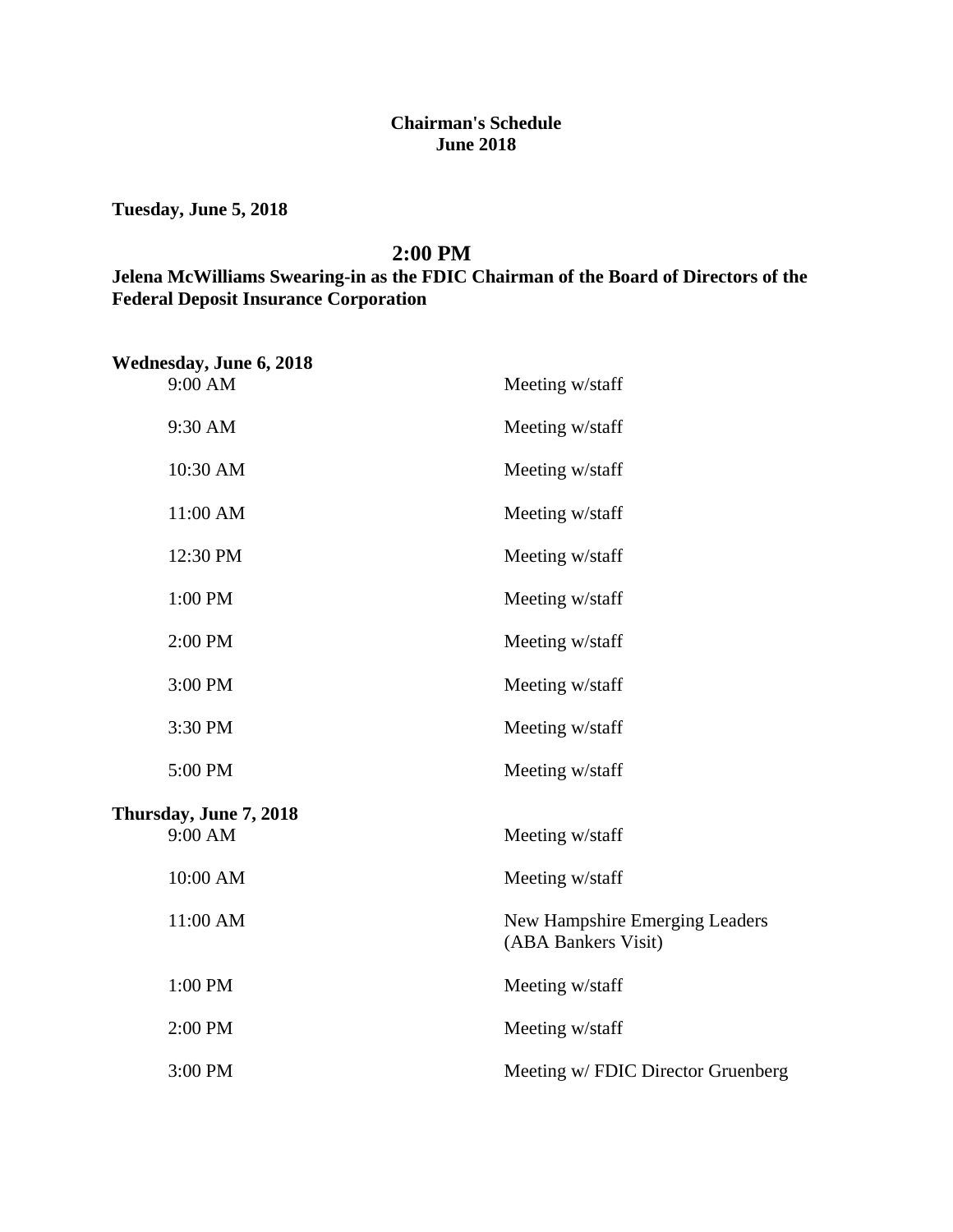| 3:30 PM                                  | Meeting w/staff                                                        |
|------------------------------------------|------------------------------------------------------------------------|
| 4:30 PM                                  | Meeting w/staff                                                        |
| 5:00 PM                                  | Meeting w/staff                                                        |
| Friday, June 8, 2018<br>9:00 AM          | Virginia Square Tour and Staff Meet &<br>Greet                         |
| 12:30 PM                                 | Lunch w/Joseph Otting, Comptroller of the<br>Currency                  |
| 2:00 PM                                  | Meeting w/staff                                                        |
| 3:00 PM                                  | Meeting w/staff                                                        |
| <b>Monday, June 11, 2018</b><br>10:00 AM | Meeting w/staff                                                        |
| 11:15 AM                                 | Meeting w/John Williams, President & CEO<br>Federal Reserve Bank of NY |
| 1:00 PM                                  | Meeting w/staff                                                        |
| 2:00 PM                                  | Meeting w/staff                                                        |
| 3:00 PM                                  | Meeting w/staff                                                        |
| 4:00 PM                                  | Meeting w/staff                                                        |
| 5:00 PM                                  | Meeting w/staff                                                        |
| <b>Tuesday, June 12, 2018</b><br>9:00 AM | Host Kansas City Bankers Visit                                         |
| 10:00 AM                                 | Meeting w/staff                                                        |
| 11:00 AM                                 | Meeting w/staff                                                        |
| 1:00 PM                                  | Meeting w/staff                                                        |
| 1:30 PM                                  | Meeting w/staff                                                        |
| 2:30 PM                                  | Meeting w/staff                                                        |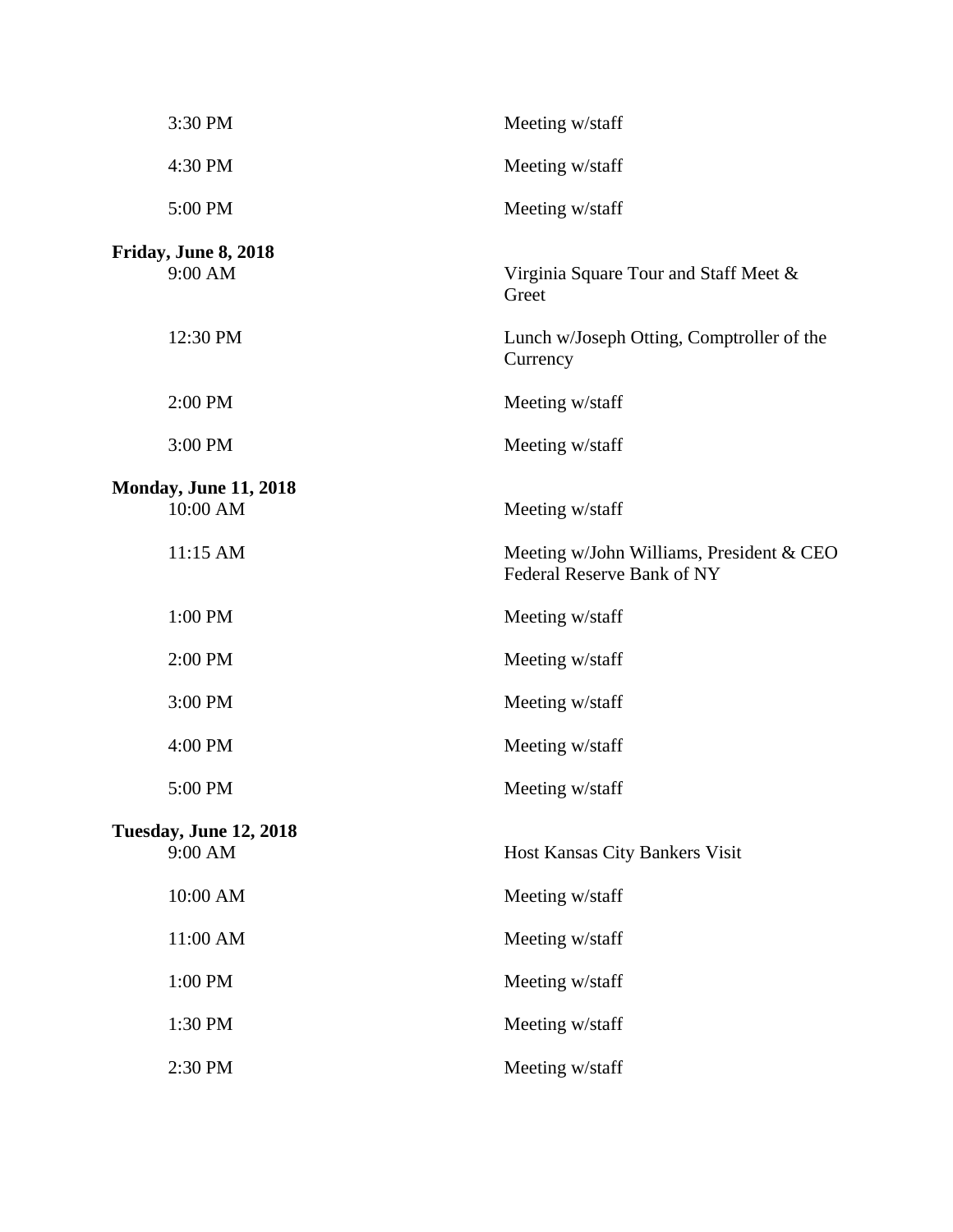| 3:30 PM                      | Meeting w/staff                                              |
|------------------------------|--------------------------------------------------------------|
| 4:00 PM                      | Meeting w/staff                                              |
| Wednesday, June 13, 2018     |                                                              |
| 9:00 AM                      | Meeting w/ FDIC Director Gruenberg                           |
| 9:30 AM                      | Meeting w/staff                                              |
| 10:30 AM                     | Meeting w/staff                                              |
| 11:00 AM                     | Meeting w/staff                                              |
| 1:00 PM                      | Meeting w/staff                                              |
| 1:30 PM                      | Meeting w/staff                                              |
| 2:00 PM                      | <b>Supervision Appeal Review Committee</b><br>(SARC) Hearing |
| 4:00 PM                      | Meeting w/staff                                              |
| Thursday, June 14, 2018      |                                                              |
| 9:00 AM                      | Meeting w/staff                                              |
| 9:30 AM                      | Meeting w/Thomas Patrick, CEO, US<br>Deutsche Bank           |
| 10:30 AM                     | <b>Host Iowa Bankers Visit</b>                               |
| 11:30 AM                     | Meeting w/staff                                              |
| 12:30 PM                     | Meeting w/staff                                              |
| 1:30 PM                      | Meeting w/staff                                              |
| 2:30 PM                      | Meeting w/staff                                              |
| 3:30 PM                      | Meeting w/staff                                              |
| 4:00 PM                      | Meeting w/staff                                              |
| <b>Friday, June 15, 2018</b> |                                                              |
| 9:00 AM                      | Meeting w/staff                                              |
| 10:00 AM                     | Meeting w/staff                                              |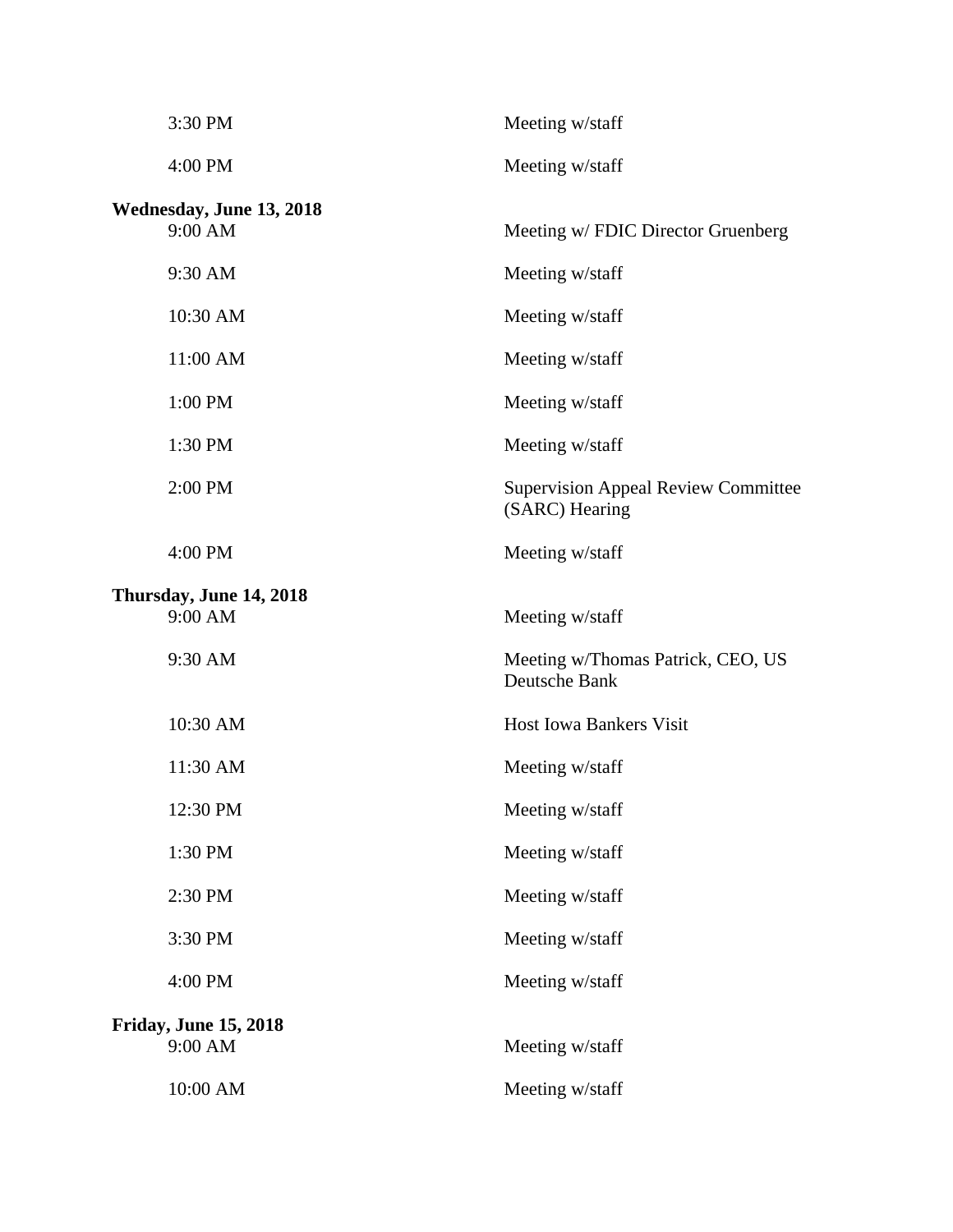| 11:30 PM                                  | Meeting w/staff                                                                                                                                              |
|-------------------------------------------|--------------------------------------------------------------------------------------------------------------------------------------------------------------|
| 1:30 PM                                   | <b>Financial Stability Oversight Council</b><br>(FSOC) Principals' meeting at the US<br>Treasury                                                             |
| 3:30 PM                                   | Meeting w/ Joseph Otting, Comptroller of<br>the Currency                                                                                                     |
|                                           |                                                                                                                                                              |
| <b>Monday, June 18, 2018</b><br>12:15 PM  | Call w/ Joseph Otting, Comptroller of the<br>Currency                                                                                                        |
| 1:30 PM                                   | Meeting w/staff                                                                                                                                              |
| 2:00 PM                                   | Meeting w/staff                                                                                                                                              |
| 3:30 PM                                   | Meeting w/staff                                                                                                                                              |
| 4:30 PM                                   | Meeting w/staff                                                                                                                                              |
| 5:30 PM                                   | President's Working Group (PWG) Meeting<br>at the US Treasury                                                                                                |
|                                           |                                                                                                                                                              |
| <b>Tuesday, June 19, 2018</b><br>10:00 AM | Meeting w/staff                                                                                                                                              |
| 12:00 PM                                  | Securities Industry and Financial Markets<br>Association (SIFMA)-The Clearing House<br>(TCH) Prudential Regulation Conference,<br><b>National Press Club</b> |
| 2:00 PM                                   | Meeting w/staff                                                                                                                                              |
| 3:00 PM                                   | Meeting w/staff                                                                                                                                              |
| 3:30 PM                                   | Meeting w/staff                                                                                                                                              |
| 4:30 PM                                   | Meeting w/staff                                                                                                                                              |
| Wednesday, June 20, 2018                  |                                                                                                                                                              |
| 9:00 AM                                   | Meeting w/staff                                                                                                                                              |
| 10:00 AM                                  | Meeting w/staff                                                                                                                                              |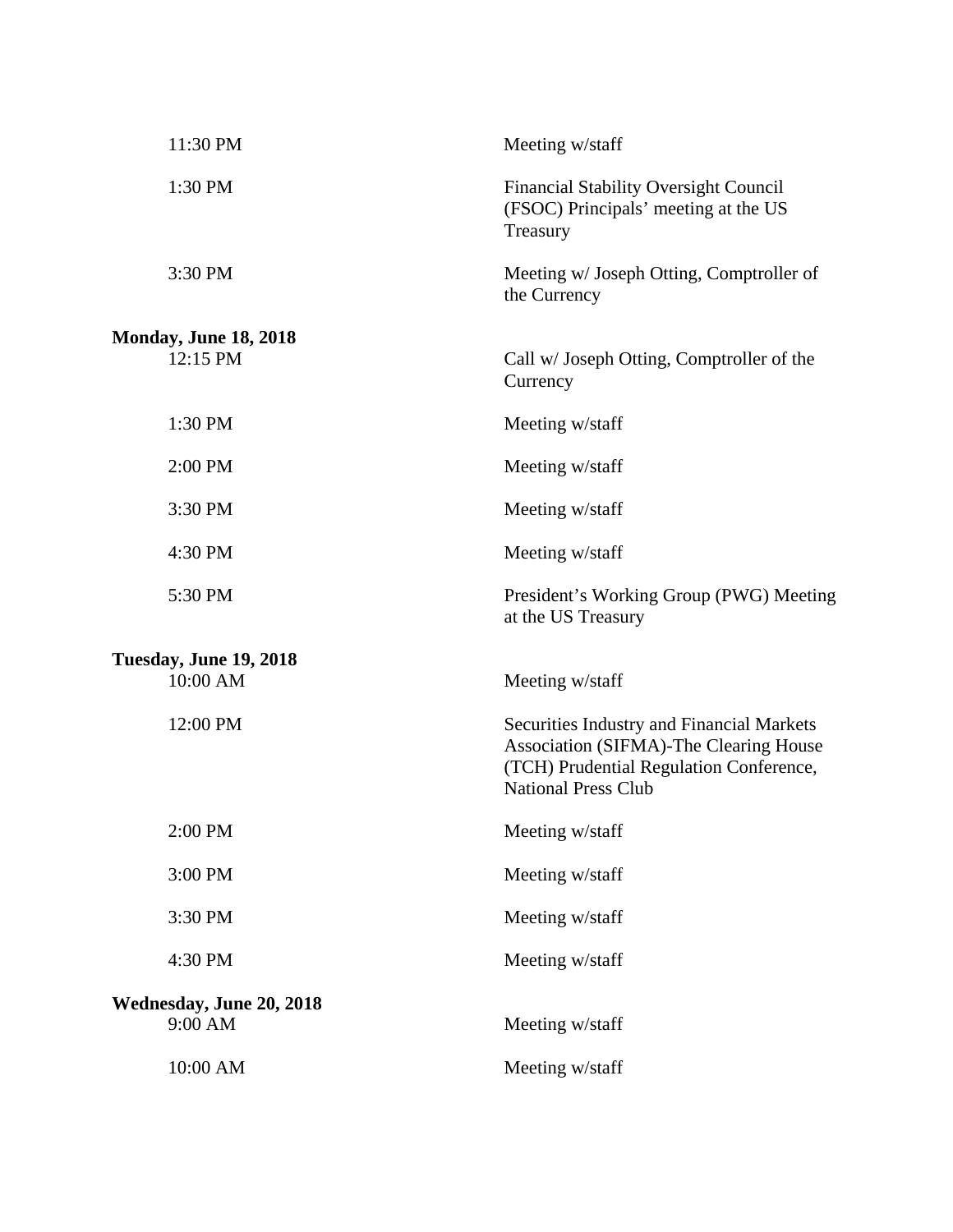| 12:30 PM                                                              | Lunch w/ Secretary Steven Mnuchin at the<br><b>US</b> Treasury               |
|-----------------------------------------------------------------------|------------------------------------------------------------------------------|
| 4:30 PM                                                               | FDIC IT Conference at Virginia Square                                        |
| Thursday, June 21, 2018<br>9:00 AM                                    | Meeting w/staff                                                              |
| 11:00 AM                                                              | Meeting w/staff                                                              |
| 1:00 PM                                                               | Meeting w/staff                                                              |
| 2:00 PM                                                               | Meeting w/staff                                                              |
| 3:30 PM                                                               | Meeting w/staff                                                              |
| 4:00 PM                                                               | Meeting w/staff                                                              |
| <b>Friday, June 22, 2018</b><br>9:30 AM                               | Meeting w/staff                                                              |
| 10:00 AM                                                              | Meeting w/staff                                                              |
| 10:30 AM                                                              | Meeting w/staff                                                              |
| 11:15 AM                                                              | Meeting w/staff                                                              |
| 12:00 PM                                                              | Lunch w/FDIC Director Gruenberg                                              |
| 2:00 PM                                                               | Meeting w/staff                                                              |
| <b>Monday, June 25, 2018</b><br>Official travel – Utah – one day trip |                                                                              |
| <b>Tuesday, June 26, 2018</b>                                         |                                                                              |
| 9:15 AM                                                               | Meeting w/staff                                                              |
| 10:00 AM                                                              | <b>Federal Financial Institutions Examination</b><br>Council (FFIEC) meeting |
| 12:30 PM                                                              | Meeting with Senator Inhofe                                                  |
| 2:00 PM                                                               | Meeting w/staff                                                              |

2:30 PM Meeting w/staff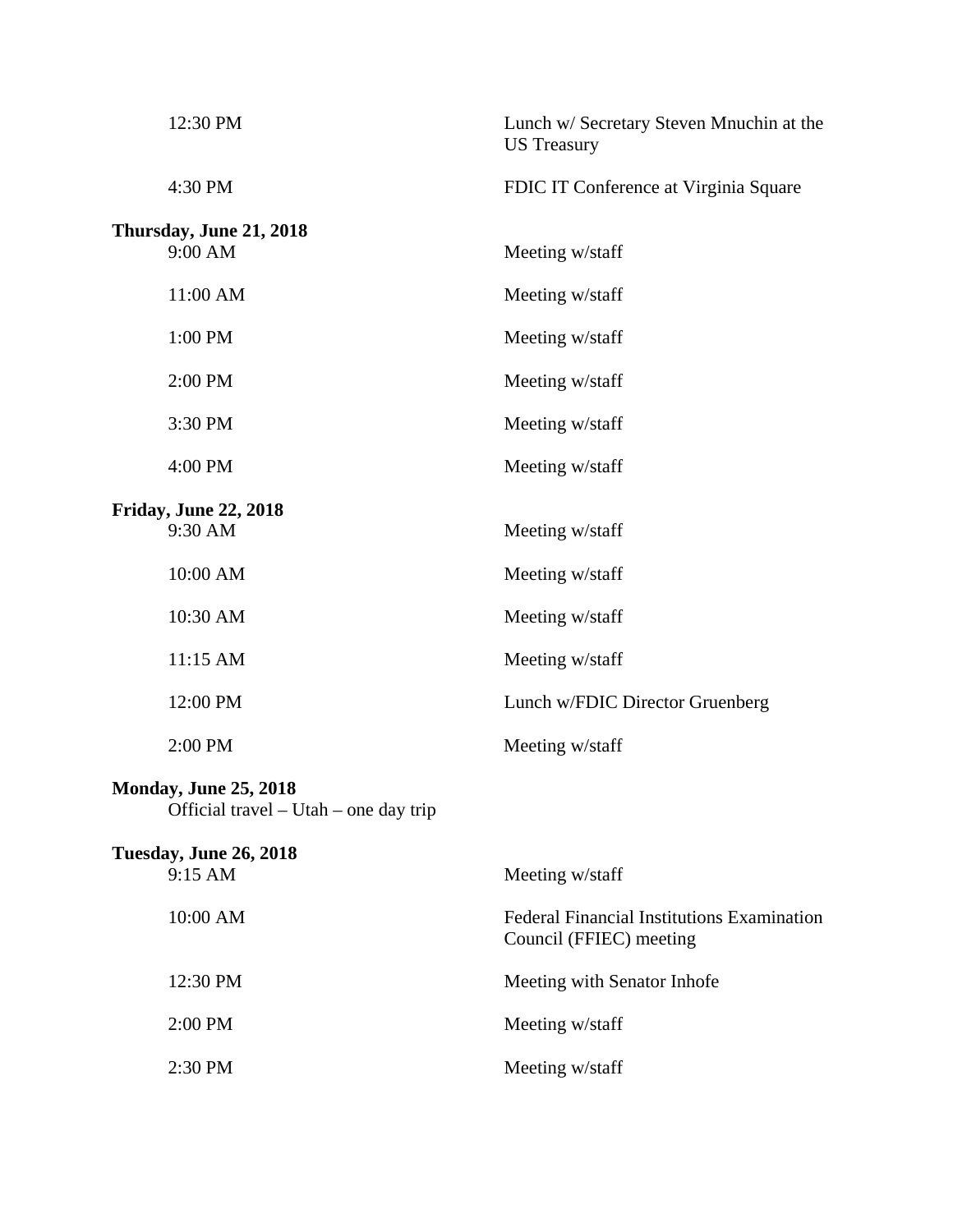| 3:00 PM                                 | Meeting w/staff                                                                                  |
|-----------------------------------------|--------------------------------------------------------------------------------------------------|
| 3:30 PM                                 | Meeting w/staff                                                                                  |
| 4:00 PM                                 | Meeting w/staff                                                                                  |
| Wednesday, June 27, 2018<br>10:30 AM    | Meeting w/staff                                                                                  |
| 11:00 AM                                | Meeting w/staff                                                                                  |
| 2:00 PM                                 | Meeting w/staff                                                                                  |
| 3:00 PM                                 | Diversity & Inclusion Executive Advisory<br>Council                                              |
| 4:00 PM                                 | Meeting w/staff                                                                                  |
| 4:30 PM                                 | Meeting w/staff                                                                                  |
| Thursday, June 28, 2018<br>8:30 AM      | Photo Op for Awards Ceremony-Virginia<br>Square                                                  |
| 9:30 AM                                 | FDIC Awards Ceremony-Virginia Square                                                             |
| 12:00 PM                                | Lunch w/Mick Mulvaney, Acting Director,<br><b>Consumer Financial Protection Bureau</b><br>(CFPB) |
| 1:30 PM                                 | Meeting w/staff                                                                                  |
| 2:00 PM                                 | Meeting w/FDIC Director Gruenberg                                                                |
| 3:00 PM                                 | Meeting w/staff                                                                                  |
| 4:00 PM                                 | Meeting w/staff                                                                                  |
| <b>Friday, June 29, 2018</b><br>9:00 AM | Meeting w/staff                                                                                  |
| 10:30 AM                                | Meeting w/staff                                                                                  |
| 11:00 AM                                | Meeting w/staff                                                                                  |
| 3:00 PM                                 | Meeting w/Alex Sanchez, President                                                                |